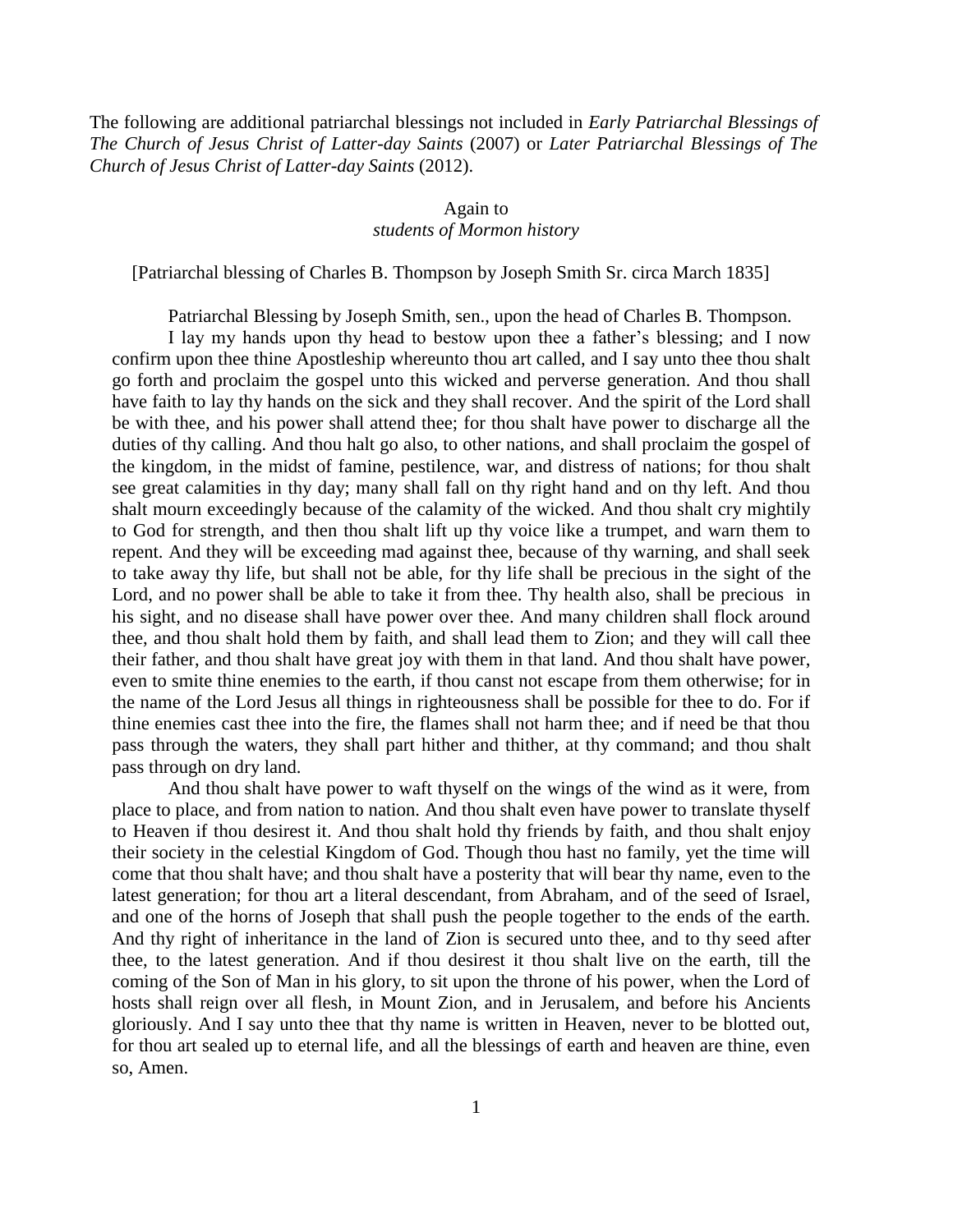#### [Patriarchal blessing of Benjamin T. Mitchell by Joseph Smith Sr. on October 15, 1836]

Kirtland Ohio, Oct 15th 1836. A Blessing by Joseph Smith Patriarch upon the head of Benjamin T Mitchell, born, Jany 12th 1816, Lycoming Co. Pennsylvania.

Br[other] in the name of Jesus Christ. I lay my hands upon thy head  $&$  I seal  $&$  confirm upon the[e] a father[']s blessing; Br[other] be faithful, thou hast been buried with Christ in baptism; thou art of the lineage of the priesthood, & the blood of Joseph, & thou shalt bring much restoration to the house of Israel, for thou shalt instruct many in the ways of righteousness, let thy mind expand & thine understanding be enlarged, seek to know the will of thy Heavenly Father, yea seek it diligently  $\&$  in secret places,  $\&$  if thou art faithful thou shalt have great faith the Earth shall tremble before thee, the Heavens shall be obedient to thy voice, the winds & the sea shall obey thee, Islands shall rise up in the sea at thy command, & nothing shall be too great for thee to do if thou art faithful, thou shalt do great good & bring in many. Angels shalt minister unto thee & thou shalt see they Redeemer in the flesh, the visions of God shall be unfolded unto thy understanding; thou shalt have power to bless thy children which the Lord thy God shall give thee  $\&$  to seal blessings upon their heads,  $\&$  thy child which thou hast shall stand  $\&$  administer unto thee even as Samuel did unto Elias he shall be filled with the spirit of prophecy in his youth, & thou shalt have much of this world's goods & thy soul shall be light in the fatness of the Earth,  $\&$  thou shalt stand with the 144,000; thou shalt see the winding up scene of all sin, but thy priesthood shall extend beyond this world, for thou shalt go & preach to the spirits in prison. & I seal these blessings upon thy head,  $\&$  upon the head of thy prosperity,  $\&$  I seal thee up to eternal life even so amen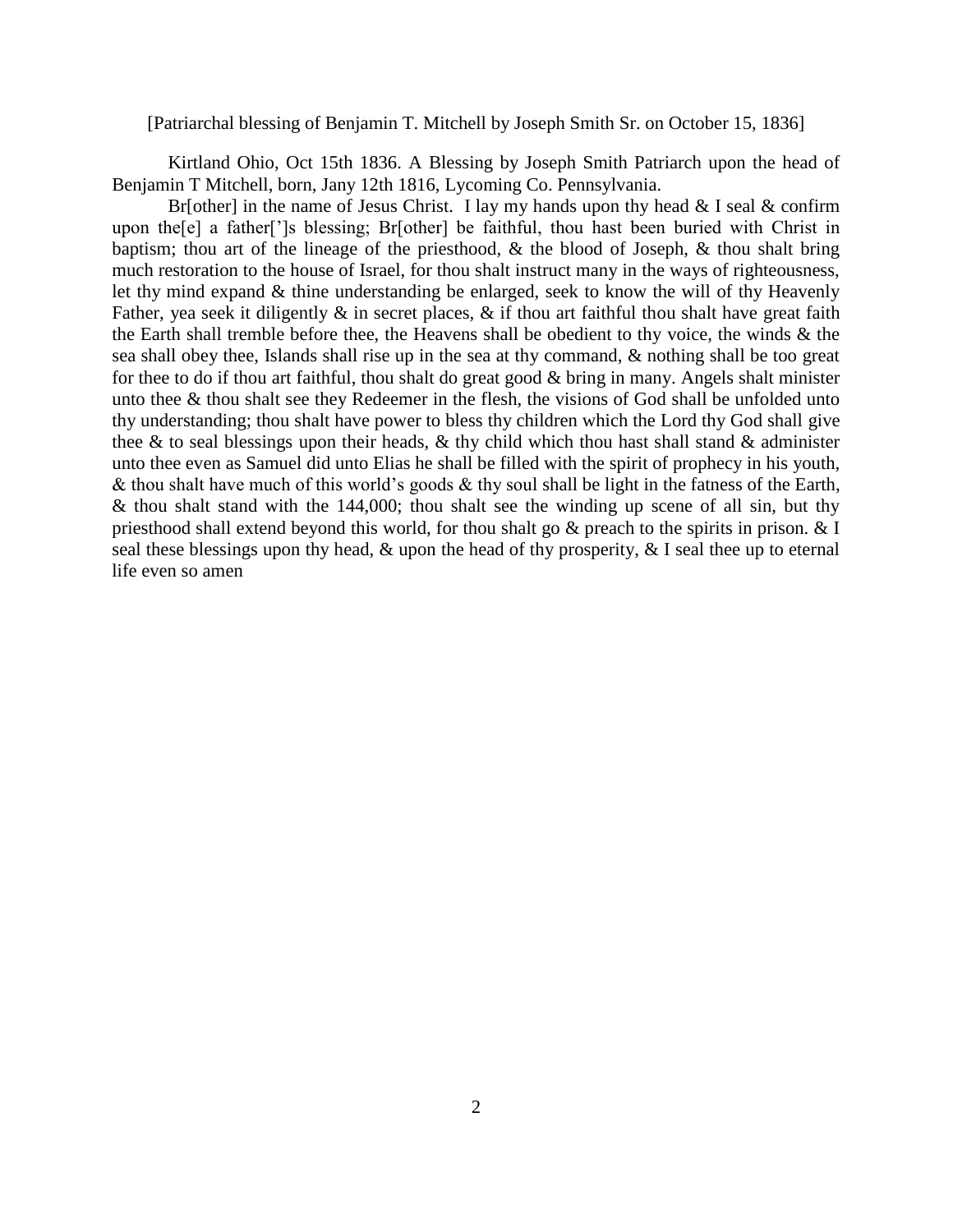### [Patriarchal Blessing of David Pettigrew by Isaac Morley on February 17, 1838]

Brother Pettegrew: I lay my hands upon thy head in the name of Jesus Christ of Nazareth, and I seal upon thy head a Father's Blessing, for them hast embraced the new and everlasting covenant from the uprightness of thy mind and the sincerity of thy heart, and thou art to receive equal blessings in the Kingdom of thy Savior that were given under the hands of the Patriarchal of old. And thou art a legitimate son to all the promises and all the blessings that the Savior designs to give to His covenant people, for thou art the blood of Joseph, that was sold into Egypt, and if thou art faithful to keep the covenants of thy Creator, the blessings of health and long life shall be granted to thee, and the power of the Priesthood shall yet be sealed upon thy head and the blessings of faith and the blessings of meekness shall be granted to thee, and the blessing of the light of Christ's Kingdom shall yet enlighten thy mind, and thou shalt yet sit as a Judge in the House of the Lord, and the blessing of wisdom and the gift of discernment shall be granted to thee.

And if it is the desire of thy heart to labor in this last Vineyard, the blessing shall be granted to thee and many sheaves shall crown thy labors, and thou shalt bring them to Zion and thy heart shall be made glad and to rejoice in the blessings of God. Thou shalt be a blessing to thy companion and to thy children, and thou shalt have the blessing to become a husbandman, to fill the storehouse of the Lord, and thou shalt yet have the blessing to return to the land from whence you have been driven, and you shall yet rejoice in the day when Ephraim is crowned, and the House of the Lord shall be reared in thy day, and abundant admittance shall be given to thee to reign with thy Savior, and I seal this Father's Blessing upon you in the name of the

Lamb forever and ever. Amen.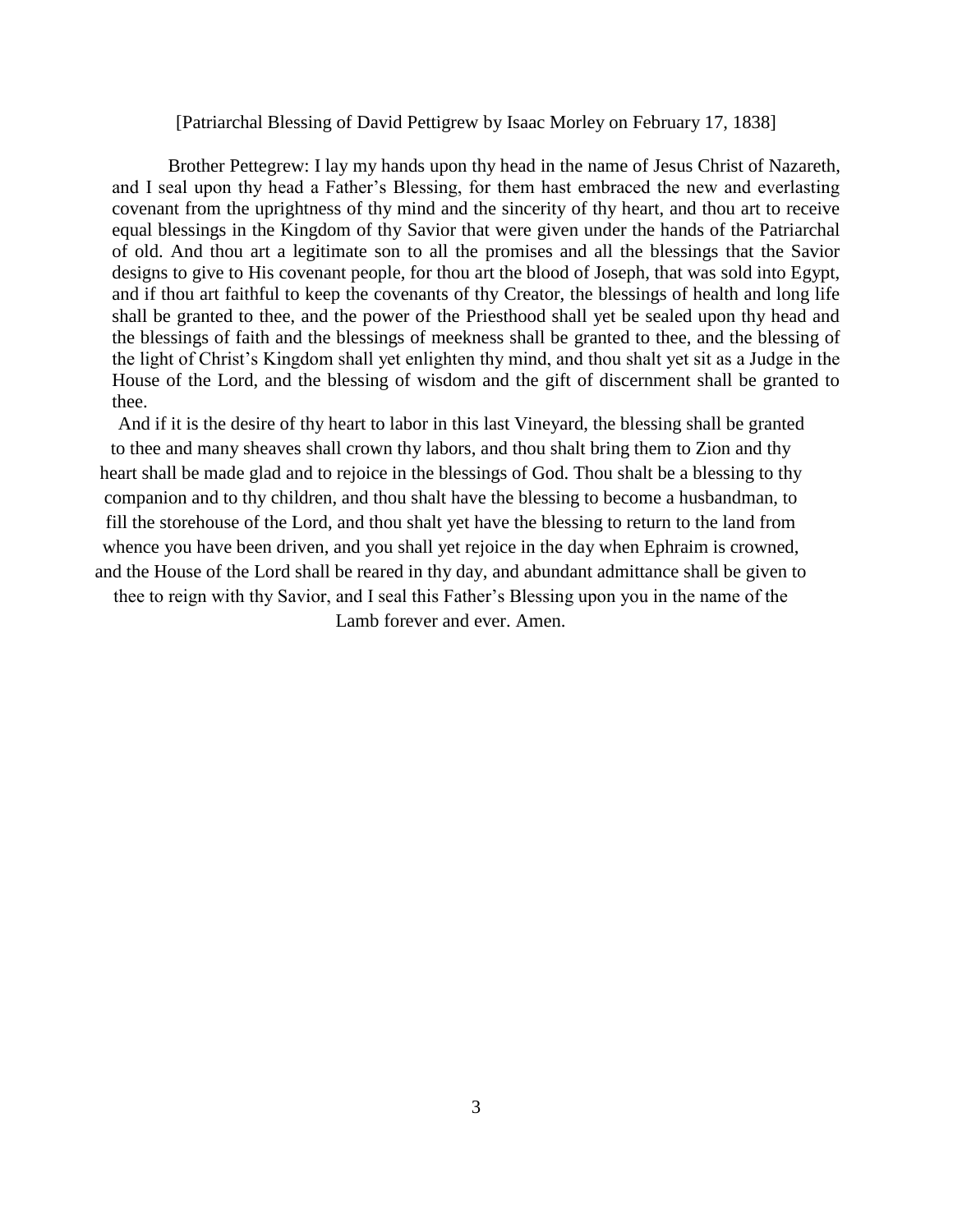### [Patriarchal blessing of John Scott by Joseph Smith Sr. on January 31, 1839]

 A Patriarchal Blessing pronounced by Joseph Smith Sr. upon the head of John Scott, son of Jacob Scott who was born in the town of Armagh and Kingdom of Ireland, May 6, 1811.

 Brother, by the authority given me of God and in the name of Jesus Christ I lay my hands upon thy head and bless thee with this blessing that thou shouldest have received from thy father for he should have confer[r]ed these blessings upon thee. Thou art an orphan for thou standest as an orphan to me, in as much as thy father is not prepared or has rejected his privilege of blessing thee.

 But you shall be blessed and shall be blessed by the power of God so that your enemies shall not be able to destroy you and you shall be preserved from harm and from danger. Thou are called to journey much and to go unto foreign lands for thou hast the priesthood confer[r]ed upon thee and thou shalt travel and preach the gospel to many nations, yea, thou shalt go to thy native land and preach to thy father[']s friends and acquaintances and shall bring many of thy country men to the knowledge of the truth and shall lead them up to the land of Zion. God shall be with you and thou shall journey from land to land, from place to place, preaching the gospel and thy words shall be confirmed by miracles and signs. Be firm and unshaken in the faith and no blessings which thou desire to, shall be to[o] great for thee.

 God has called you to a high and holy calling, and he has caused thy name to be written in the heavens never to be blotted out. You shall live to behold the time when peace shall be taken from this earth and shall be called of God to go forth and bring many of the scattered remnant of the house of Ephraim. You are of the blood of Ephraim and shall be called a son of Ephraim and you shall be blessed with the blessings of the children of Ephraim, for you are of the house of Joseph.

 Thou shalt help to push the people together, thou shalt labor much In the vineyard of the Lord and in the silent sleep of night, the heavens shall be unfolded to thy view and angels shall come down from the upper regions and minister to thee, and thou shalt be filled with the spirit and glory of God so that chains and fetters cannot bind thee and no prison can hold thee. Thy name shall be called blessed for thou art one of the covenant, thou and thy children shall have an inheritance with the saints in the land of Zion and shall behold the glory of God during the thousand years reign of peace and righteousness. You shall not travel in all the world nor visit many nations, but you shall return to thy home in peace and be blessed and be an ornament to the church. I leave thee in the hands of God and seal thee to eternal life. Amen

 Given in the house of John Scott in the City of Farwest, Caldwell County, Missouri, January 31, A.D. 1839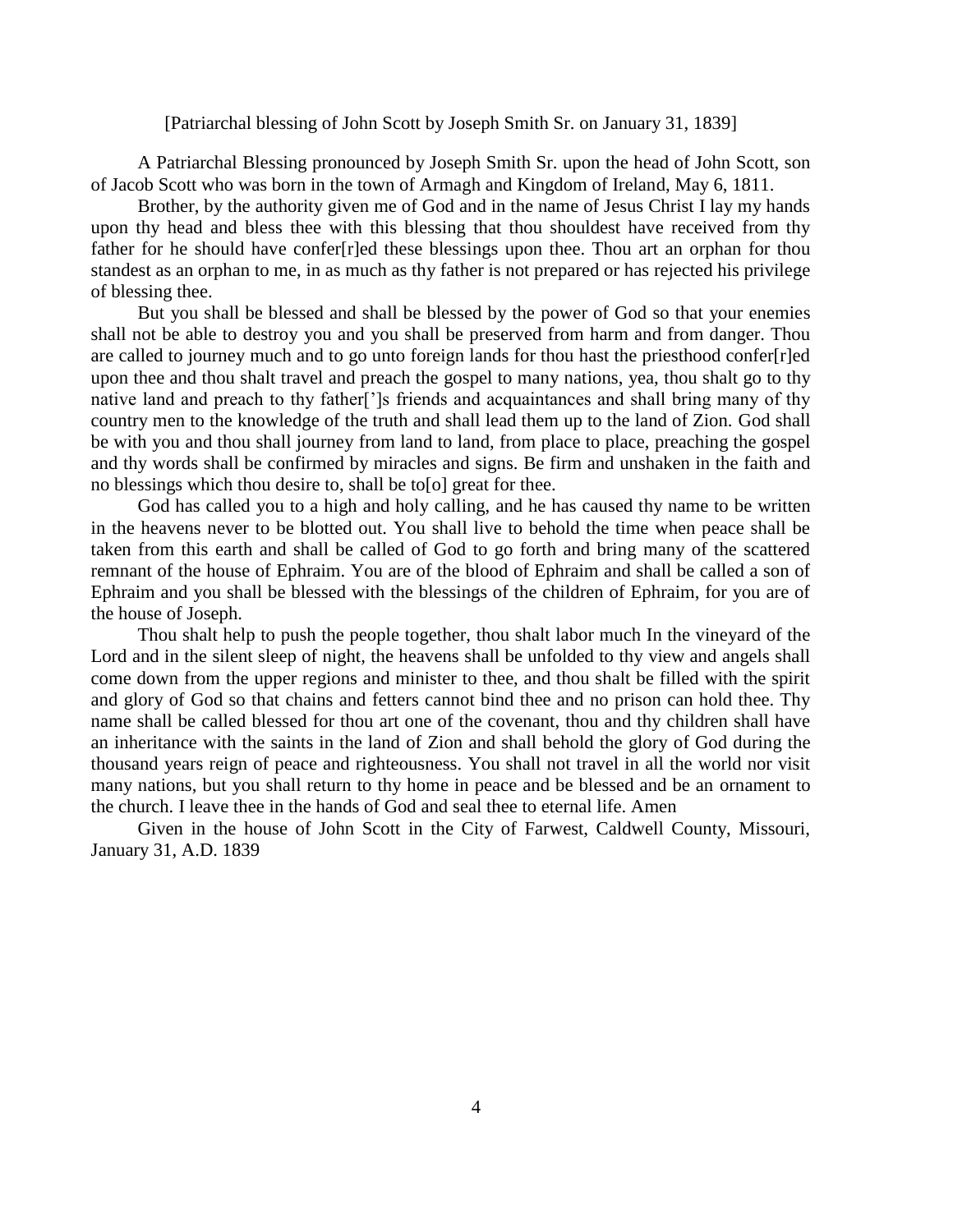[Patriarchal Blessing of William Milam by Joseph Smith Sr. on February 5, 1839]

A Patriarchal Blessing of William Milam, Son of George Milam, Born in the County of Shelby, State of Kentucky, March 18, 1799.

Brother Milam, in the name of Jesus of Nazareth even the Bethlehem Babe, I lay mine hands upon your head to bless thee by the authority of the Priesthood, and in the name of the Lord, with the blessings of a Father and to secure thee in the covenant made with Abraham. Fear and tremble, lest thou err and go astray and finally be cast off: and if thy trials are severe, faint not, neither suffer thyself to fall, although a stumbling block be placed in thy way: for thou art of the elect, thou shalt surely stand and shall possess all things that pertains to the blessings of Adam. Thou shalt be a patriarch over thy family, and thou shall bless thy children, and thy grandchildren and all thy posterity and they shall rise up and bless thee and be subject unto thee and obey thee. You must rule over them in meekness and mildness, and the very God of Israel will bless thee, and minister to thee; and thy Redeemer shall appear to thee, and thou shalt behole him in the flesh, for he shall stand before thee. I bless thee with every needed blessing, and I seal thee up in the name of Jesus the Lord, Amen.

Given by Joseph Smith Senior Patriarch of the Church of Jesus Christ.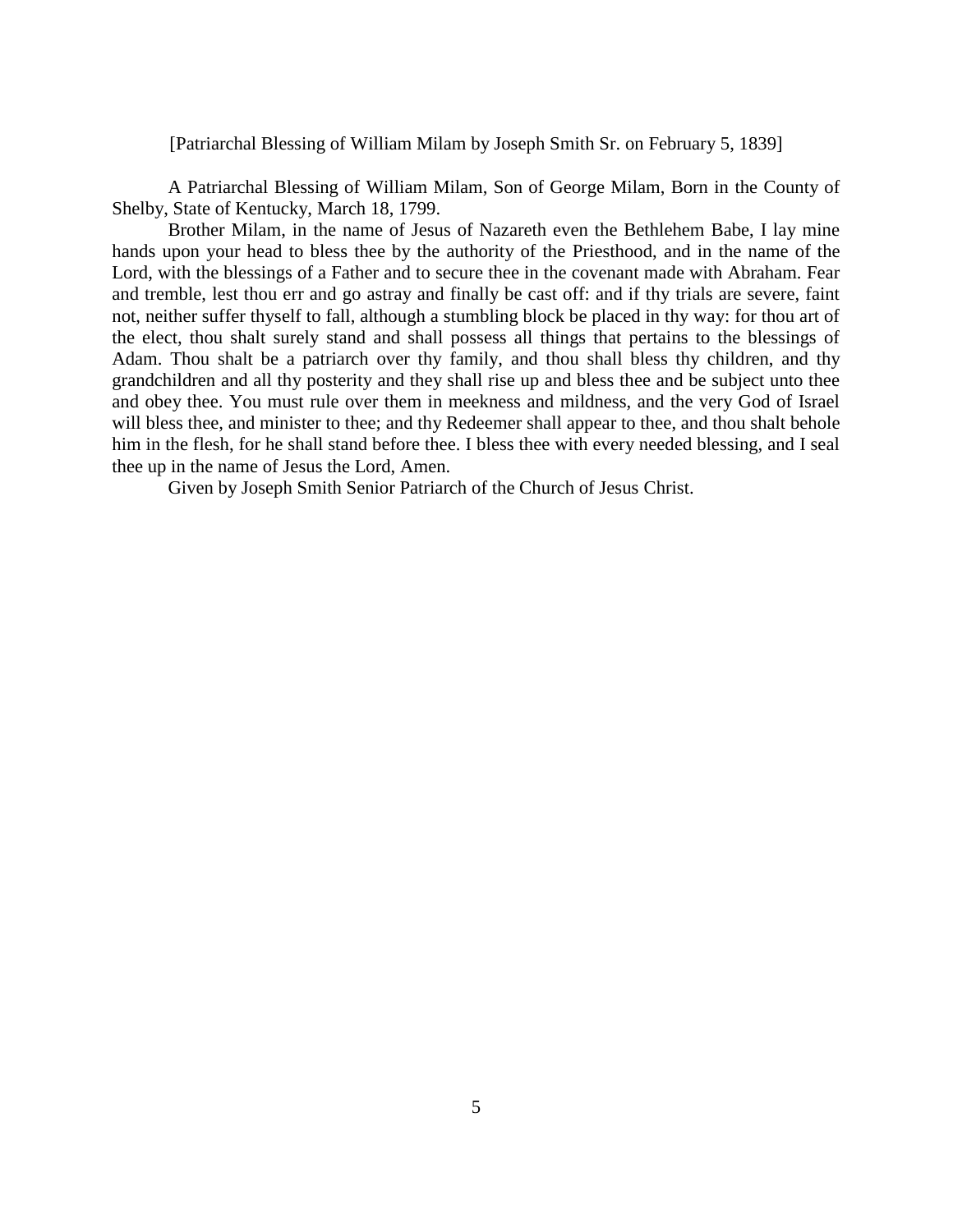#### [Patriarchal Blessing of Elizabeth Milam by Joseph Smith Sr. on February 5, 1839]

A Patriarchal Blessing of Elizabeth Milam, daughter of Abraham Case. Born in the Township of Whiteriver, County of Davies, State of Indiana.

Sister Milam, in the name of the Lord Jesus Christ who is the Son of God, the author and finisher of all things, in this created World, in his name [illegible] all things, and unto whom all power is given both on Earth and in Heaven, I lay my hands upon thy head and he has authorized me to bless thee. Thou hast seen sorrow and affliction and hast reason to mourn on account of thy Father's House, thy friends and thy relatives, but let thy heart be comforted for they shall yet be brought into the Kingdom. Sister, to the teachings of thy companion, hearken to all his admonitions, all that he shall say in righteousness. Watch over thy little ones, teach them the principles of Holiness, and they shall grow up in gracefulness and be an ornament to the cause of Christ and thou mayest hold on to them, by the prayer of Faith. Thou shalt tarry in the flesh long enough to see thy Savior. Thy days are not yet finished for thou has a great work to perform among the Lamanites and thou shalt instruct them and teach them how to work. Thine eye shall behold the redemption of the Land of Zion. Angels shall guard thee, and watch over thee, for thy name is written in Heaven. Thou hast desired to do good and thou shalt have sufficient opportunity and thou shalt have all things that will be for thy good. Thou shalt have an inheritance in this land or the Land of Davies or in the Land of Jackson as thou shalt desire in the heart, and thou shalt live to behold the cleansing of the Land. Listen to the voice of truth and of revelation and thy days shall be crowned with rejoicing. This is what was put into my heart to say unto thee and I seal it upon thee and I seal thee up in the name of the Son. Amen.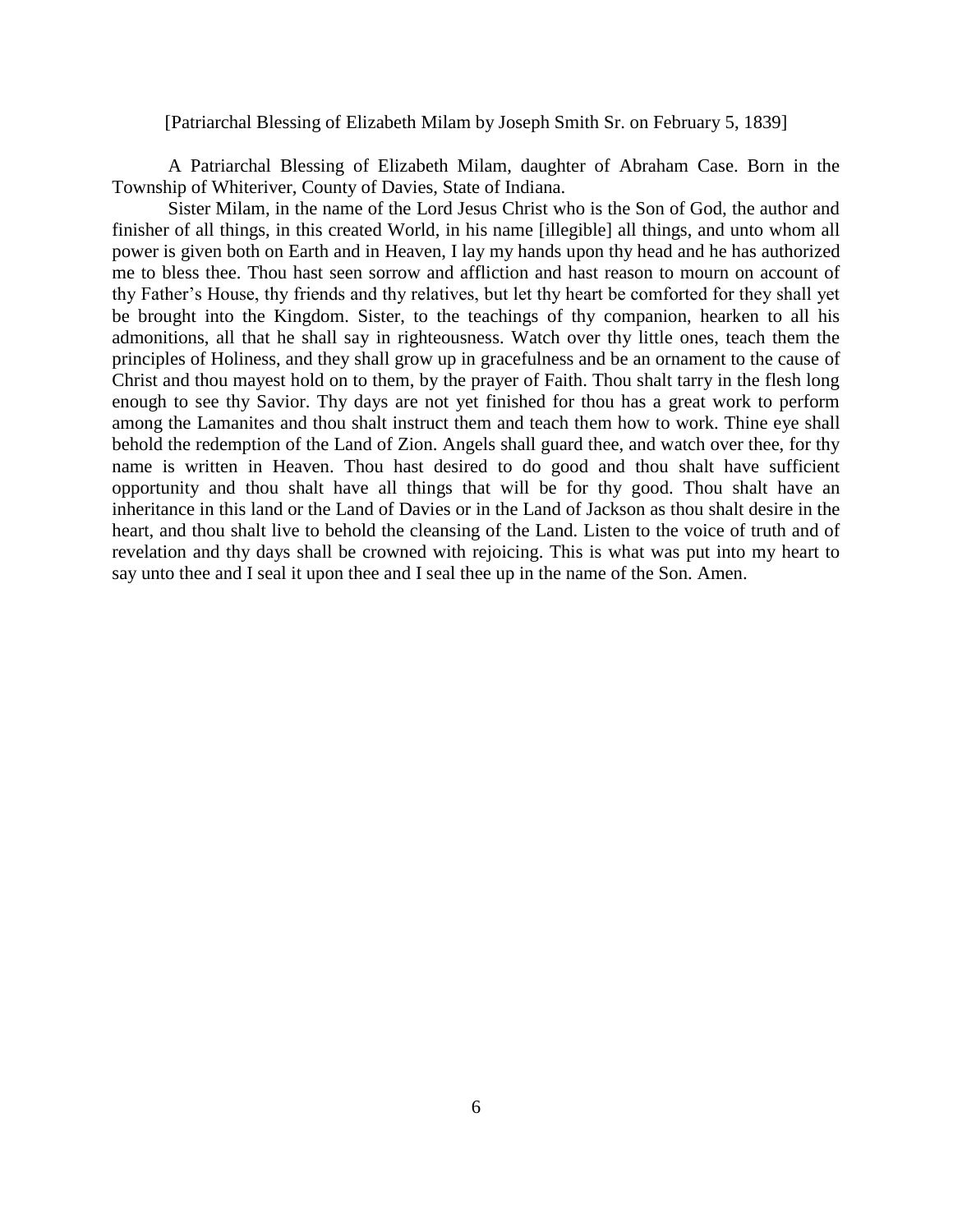## [Patriarchal Blessing of Leah Lewis Simmons Thompson Childs by Hyrum Smith on September 15, 1841]

A Patriarchal Blessing of Leah Child[s] daughter of Gideon and Sarah Lewis born in New Ashford, Berkshire Co. Massachusetts on 7 May 1787.

I lay my hands upon your head in the name of Jesus of Nazareth to confer a blessing upon you for your benefit and a blessing to your children and a strength to your faith from this hour because it is desirable and agreeable to your former manner of life and livelihood in the presence of God. Behold ye are blessed because of your faith and your entire obedience. Thou art a daughter of Abraham and a Mother in Israel and the blessing of that station in its fullness to its full extent shall be given you, the same is the Celestial Glory and a crown that shall glisten like the starry heavens, even the greatest of Glory and inheritance with your children and with your kindred is in the lineage of Joseph and the blessings of the Priesthood is and will be conferred upon your children to the last generation, and your name shall be had in honorable remembrance for even so if it is the desire of your heart, your years shall be many and you shall have health and strength; even your strength shall not fail you until you have lived three score and ten years, and I seal you up into eternal life and a resurrection with the just even so Amen.

Given by Hyrum Smith at Nauvoo, Illinois this day, Sept. 15, 1841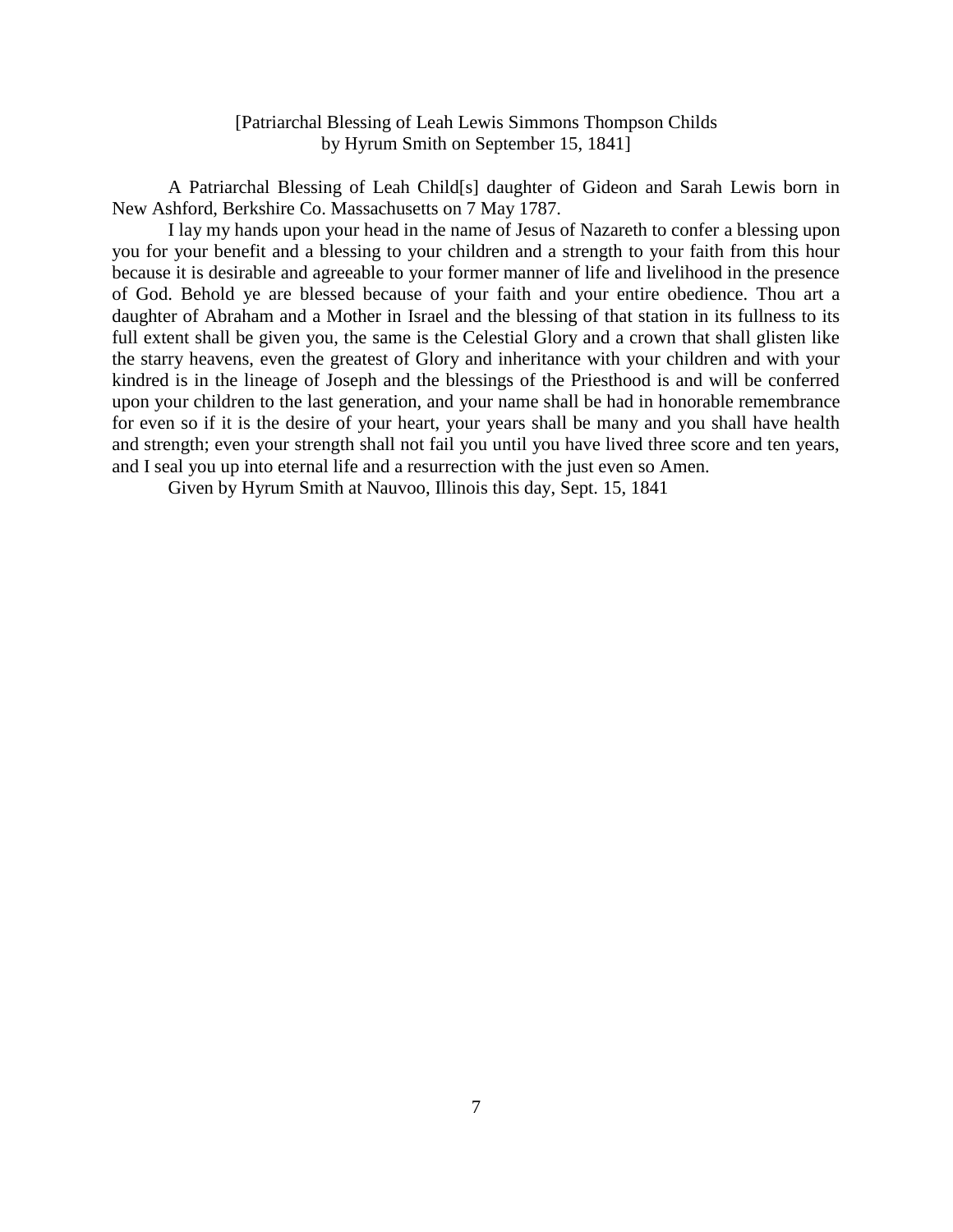[Patriarchal Blessing of John Taylor by Hyrum Smith on November 7, 1841]

The Patriarchal Blessing of John Taylor, Son of William & Elizabeth Taylor, Born in Warren County, Kentucky, the 17th day of December 1812.

Brother Taylor I lay my Hands upon your Head in the Name of Jesus, to bless you, which Blessing shall be a promise unto you & unto your Posterity like unto the promises which were obtained anciently, upon these Conditions, that in future your Eyes shall be single to the Glory of God, & strict & diligent in keeping all of his Law, then shall you be Blessed, Spiritually, & Temporally, Spiritually with a fulness of the Holy Spirit, or the Gifts of the Holy Priesthood, unto the effectual Administration of the whole Law of God, & a Name, & a Seat with the Just in the House of the Lord, & your Posterity after you, & shall receive the Anointing, & shall be called the Lord[']s anointed, for the past shall be forgiven & forgotten, & the future shall be in remembrance, & perpetuated in Honour unto the latest Generation, & shall be Sealed with the Holy Seal of Promise which is the Gift of Eternal Life & a restoration of your Posterity in the day of Restitution & final Judgment, & an Inheritance in Joseph, even in Zion, & long Life, & shall see much of the Salvation of God, & a Crown of Glory, Immortality & Eternal Life, which I Seal upon you, Even so, Amen.

Given by Hyrum Smith, at Nauvoo, Ills., Novr 7th 1841. James Sloan Clerk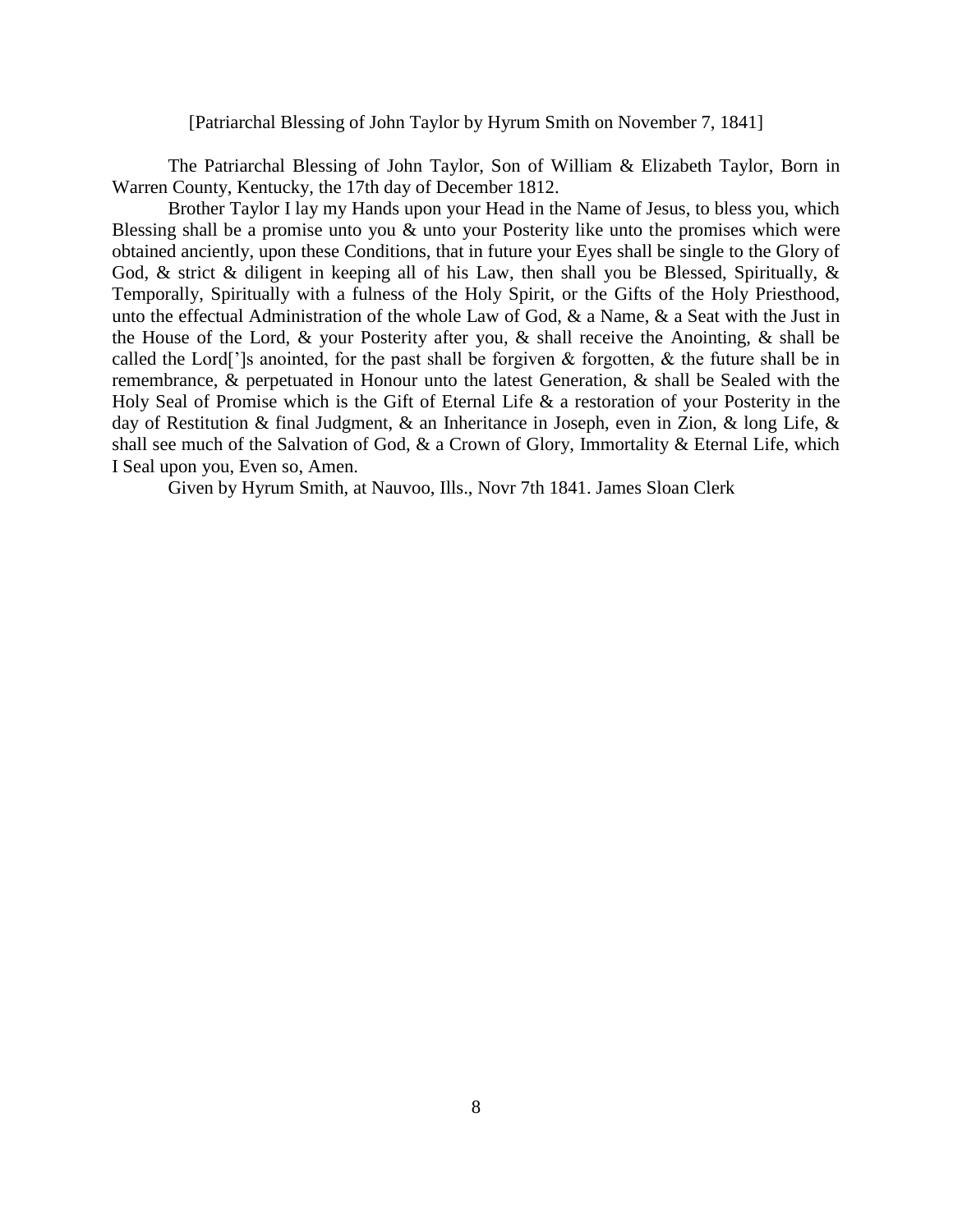## [Patriarchal Blessing of Thomas B. Foy given by Hyrum Smith on January 31, 1842]

The Patriarchal Blessing of Thomas B. Foy, Son of Fredrick & Elizabeth Foy, Born in the State of Pennsylvania, the 30th day of Decr. 1802.

 I lay my Hands upon your Head in the Name of & by the authority of Jesus Christ according to my calling & Priesthood to bless you, with a Blessing to be fulfilled in future, not only one but many, which are to be realized both in time & in Eternity, as to your Temporal avocations of Life shall be attended with more or less perplexity, but still there is an Inheritance & a temporal Blessing in Store for you, which you have not yet experienced, for you shall have an Inheritance with the Remnants of the Seed of Jacob, not in Joseph, but in Issachar, with the Remnants of the Seed of Jacob, in the Covenant unto the House of Israel, together with your Father<sup>[']</sup>s House, in the dispensation of the fulness of Times, in the deliverance of the Dead, & of the living, therefore you are blessed,  $\&$  yours, for by this have ye been called  $\&$  preserved,  $\&$ by the same Leaven shall the whole Lump be leavened, therefore ye are blest, in time, & in Eternity, & your Posterity after you, passing on with the Priesthood in its lawful Lineage, to perpetuate your Name from Generation to Generation, therefore, lift up your Heart & rejoice, & seek the face & favour of God, & your nourishment from the Root, as a Member of the Vine, trust not in your own Strength lest you should wither & Die, being severed from the Vine, or seperated [separated] by your own Strength, therefore is your perplexity, now if your Faith fail not your days shall be many, & you shall be Crowned with a Crown of Glory in the Mansion of your Father, These Blessings I Seal upon your Head. Even so, Amen.

Given by Hyrum Smith, at Nauvoo, Ills. Jany. 31st 1842. James Sloan Clerk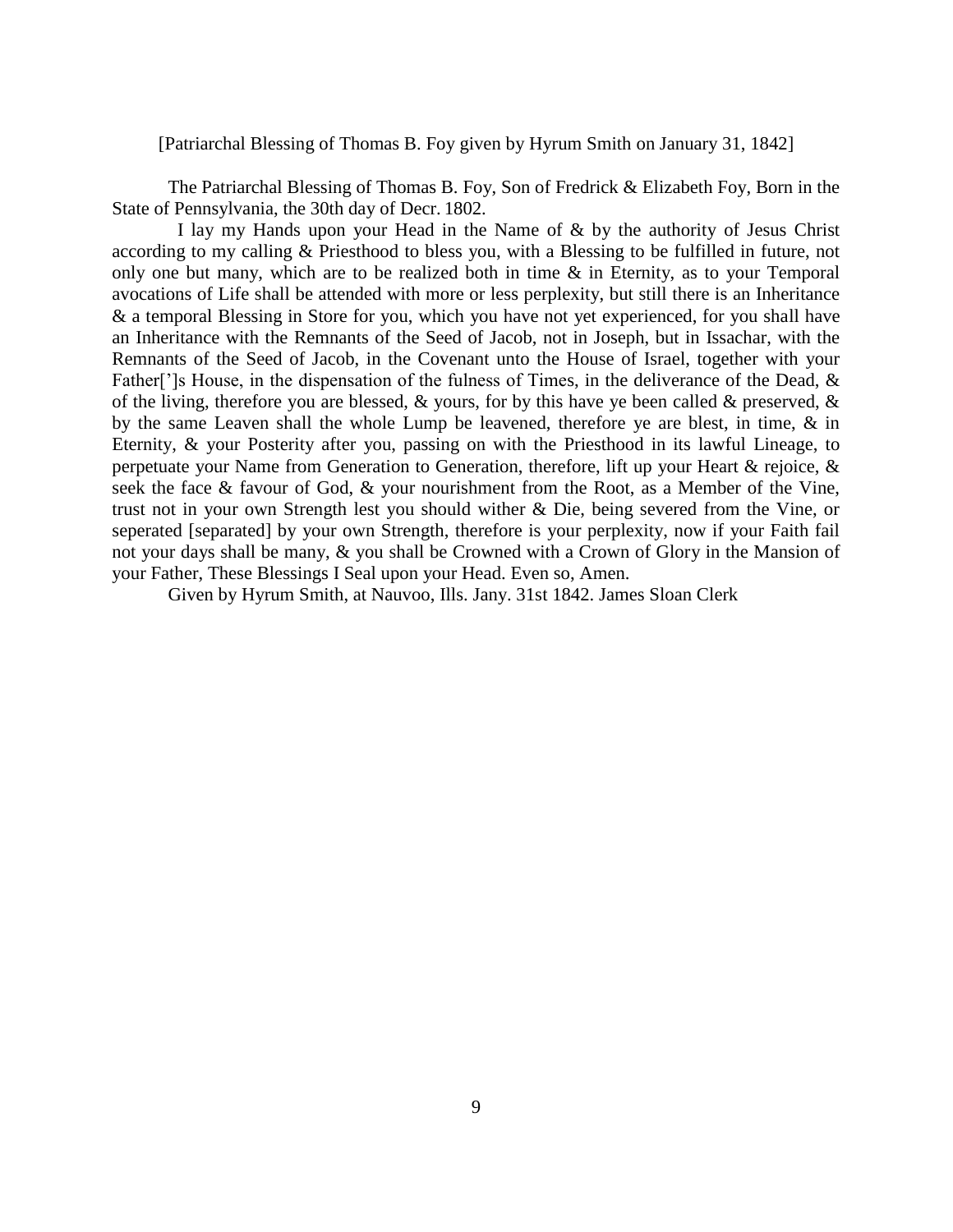# [Patriarchal Blessing of Elizabeth Artebury Hudspeth Edwards by Hyrum Smith on November 22, 1842]

The Patriarchal blessing of Elizabeth Edwards daughter of Nathan Artebury and Pricilla Artebury born in Chester County, South Carolina Aug 30th, 1790

I lay my hands upon your head in the name of Jesus of Nazareth, to bless you with a blessing called Patriarchal. The same that was placed upon the head of the daughters of Abraham, even that of Abraham, seven that of Abraham, Isaac, and Jacob, for your blessing is as the blessing of Sarah and Rachel in multiplying, I will multiply you as the stars of heaven which was a scared promise from Heaven, upon the head of your fathers. Therefore you shall be blest, in posterity, the same to stand upon mount Zion, and shall have part in the song that none other could sing, but the hundred and forty and four thousand, together with the some that, that shall be numbered in the multitude, that is without number; and your glory shall be as the glory of Rachel, which is the crown of twelve stars, or a glittering diadem setting down the highest even the celestial with that glory, which the Moon is typical, under your feet; and as to your temporal blessings. They shall be as your husband's; his and your father's inheritance it shall be with his; and with your father's house; and as to your days and your years they shall be according to your faith and the desires of your heart. With this promise that you shall feel to shudder at the appearance of evil, for this is the comforter, that shall comfort you, in your tribulations, even the promise of Eternal life and a resurrection with the just. These blessings I seal upon your head. Even so. Amen.

Given by Hyrum Smith at Nauvoo, Illinois, Nov. 22, 1842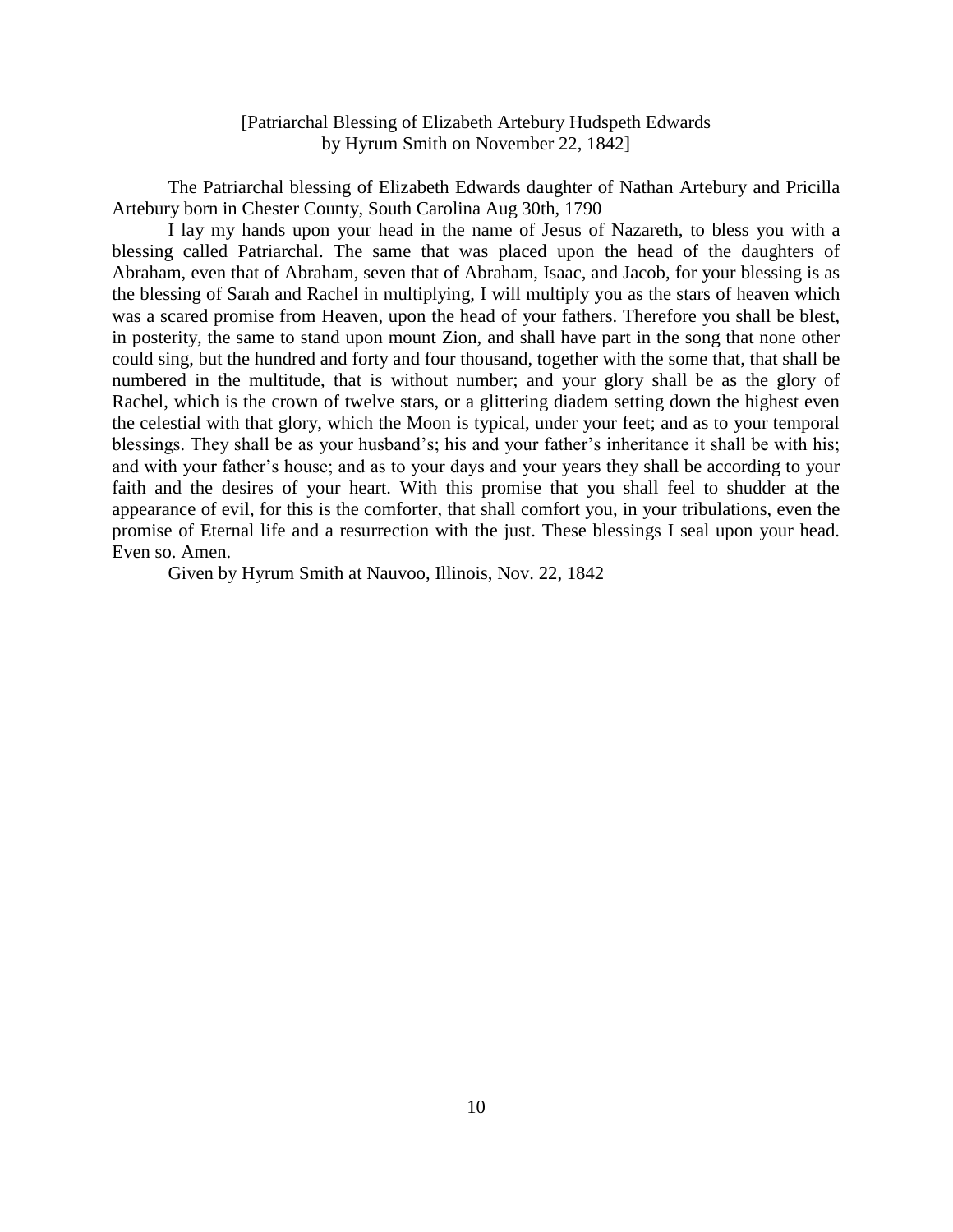## [Patriarchal Blessing of Leonora Cannon Taylor by Hyrum Smith on July 23, 1843]

The Patriarchal Blessing of Leonora Taylor, daughter of George & Leonora Cannon, born in Peele [Peel], in the Isle of Man.

Sister Leonora, I lay my hands upon your head in the name of Jesus of Nazareth, to place & Seal a blessing upon you to be written for your future benefit, the same is Patriarchal as from under the hands of any one in olden times, having the same power as is decreed, which Seals on Earth & Seals in Heaven, therefore I Seal you up unto Eternal life; this is your promise according to the mind of the Spirit as it speaketh expressly concerning you; the same is a reward unto you, because of the integrity of your Heart, as also Comforter to Comfort your Heart in the Hour of trial & tribulation, and deep sorrow & affliction, by this you shall know that your name is written in the Book of life to be continued henceforth & for Ever. Therefore, let your heart be Comforted, for unto this end came you into the World & to this end is your Glory to be answered in immortality  $\&$  in eternal life,  $\&$  you shall be blest in all your days with a full answer to your Prayers & Supplications & the desires of your heart according to that which is right in my Sight Saith the Lord, even in those things which are Spiritual, & you shall be blest with your portion of the Priesthood which belongeth unto you, that you may be set apart for your Anointing & your induement [endowment], for you shall be numbered with the called  $\&$  chosen  $\&$  shall enter in through the Gate into the City, & as touching your inheritance your house & habitations your fold & flocks & fields, as also your Garner, & even the new & everlasting Covenant you shall possess in Common with your husband,  $\&$  your name shall be perpetuated  $\&$  held in honorable remembrance until the latest generation, & you shall be blest with a Crown Celestial as Sarah's & as Rachael's, & as to your days & years they are numbered & shall be many. These blessings I Seal upon your head, even so, Amen.

Given by Hyrum Smith at Nauvoo, Ills. July 23rd 1843. James Sloan, Clerk.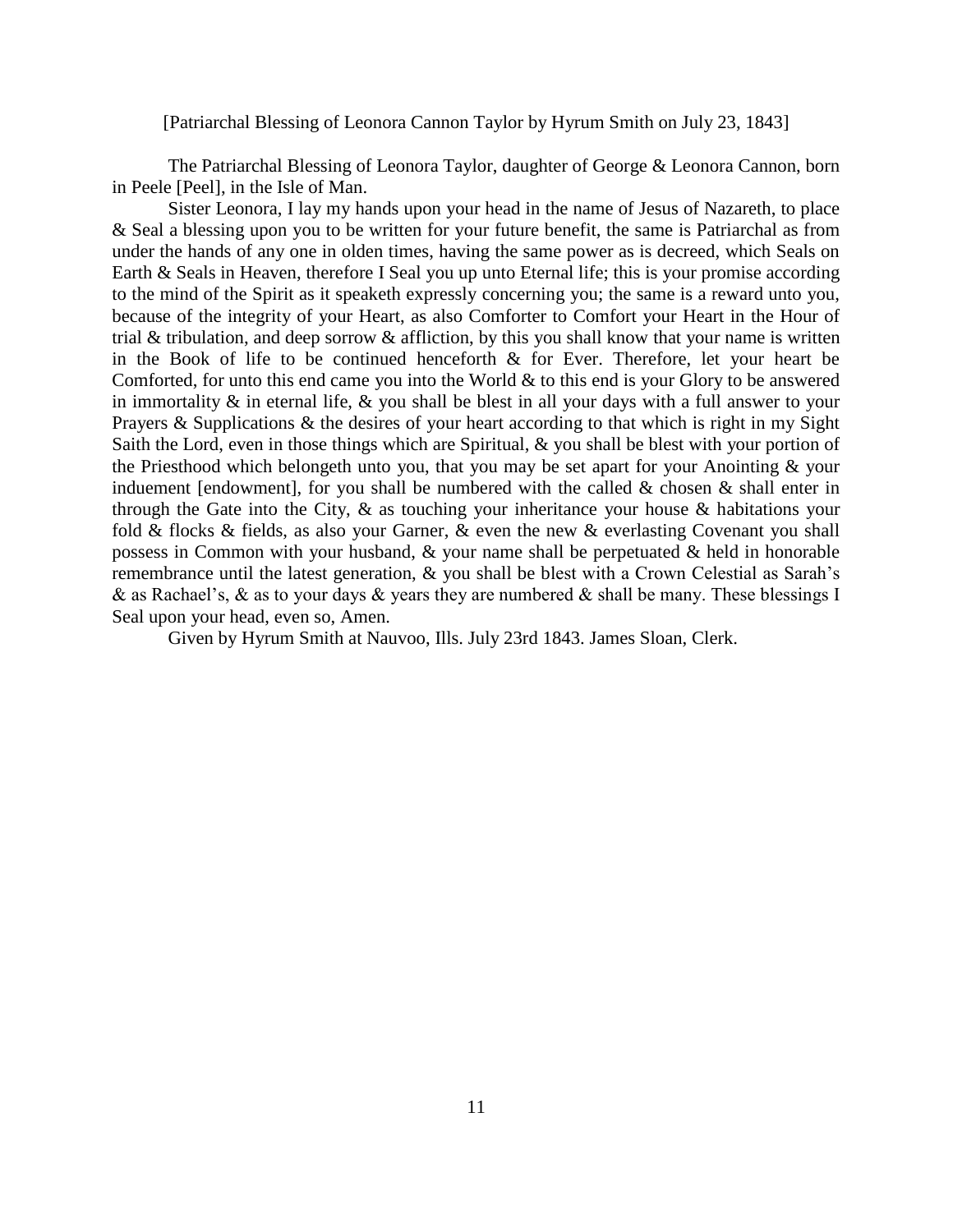### [Patriarchal Blessing of Tamson Parshley Egan by Hyrum Smith on September 24, 1843]

Patriarchal Blessing of Tamson Egan, daughter of Richard & Polly Parshley. Born in the Town of Barnstead, County of Stafford & State of Newhampshire, the 27th of April, 1824.

Sister Tamson, I lay my hands upon your head, in the name of Jesus of Nazareth, & bless & Seal the Same upon your head, for the day cometh when you shall be blessed with a fullness, according to the covenants made with Abraham Isaac & Jacob. Nevertheless, there will be times when your heart will be sorrowful, perplexity  $\&$  Grief will be your tribulations, but you are Sealed unto the New & Everlasting covenant, therefore you shall be Saved, & Shall enter into your glory & exaltation, in the morning of the first resurrection. And you Shall possess the Throne, that is prepared for you in the mansion of your Father. And you Shall be blessed in this life also, & Shall have consolation & comfort, notwithstanding the predictions that Specifies tribulations. You shall have communion with the Spirit, as also, the mysteries of God, unfolded unto you, in due time, as also the Blessings, that Shall be in common with your husband; and with a name, that Shall be perpetuated, in honor, until the latest generation. And with days & years, to be multiplied upon your head, unto three Score years & ten, if your faith fail not to continue. These Blessings I Seal upon your head, even So. Amen.

Given by Hyrum Smith at Nauvoo Ills. Sept. 24th 1843. H. Coray Clerk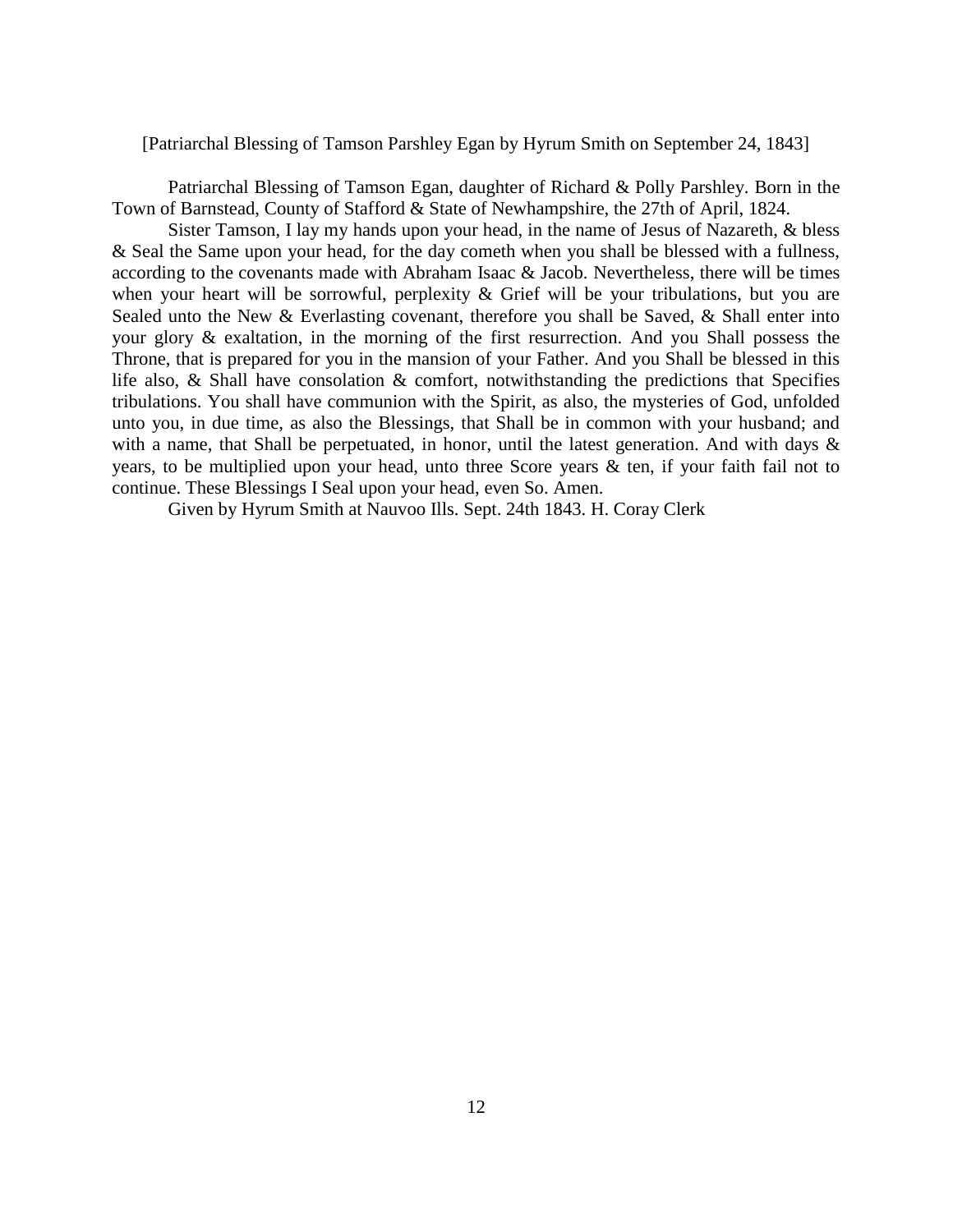[Patriarchal Blessing of John Deans Murdock by Hyrum Smith on November 30, 1843]

A Patriarchal Blessing of John Denes [Deans] Murdock Son of Joseph and Sally Murdock Born in the Town of Hamilton Madison County State of New york July 28th 1825

Brother John I lay my hands upon your head in the name of Jesus to Bless you as the spirit shall indite [indicate] Behold I say unto you John theire [there] is a reward laid up in store and a blessing for you to inherit before you shall pass off from this stage of action and theire is a Priesthood for you and an inheritance that Cometh in the lineage of your Fathers for in Jacob is your lineage and the day Cometh when you shall see health and prosperity sprin[g]ing up round about you and your faith shall encreace [increase] from faith to faith to faith and from grace to grace behold it is in the days of your youth in the morning of your exis[t]ence entering in upon your probation in obedience to the light of the gospel therefore you shall be blessed spiritual[l]y and Temporal[l]y by the hand of god for he knoweth the integrity of your heart therefore lift up your head and fear not gird up your loines [loins] and the [illegible] of your mind and bair [bare] testimony to the truth of god and your heart shal[1] be inspired your body shall be invigorated and your mind shal[l] be made strong and the power of god shall rest upon you and you shall be healed and you Shall go forth and do good and cleanse your garments of the Blood of this generation and your name shall be perpetuated in honor with the blessings of the Priesthood in the lineage of your posterity unto the latest generation and your days and years shall be multiplied according to your faith and the desires of your heart these blessings I seal upon your head Even so Amen

given by Hyram Smith Patriarch of the Ch[u]rch of Jesus Christ November 30th 1843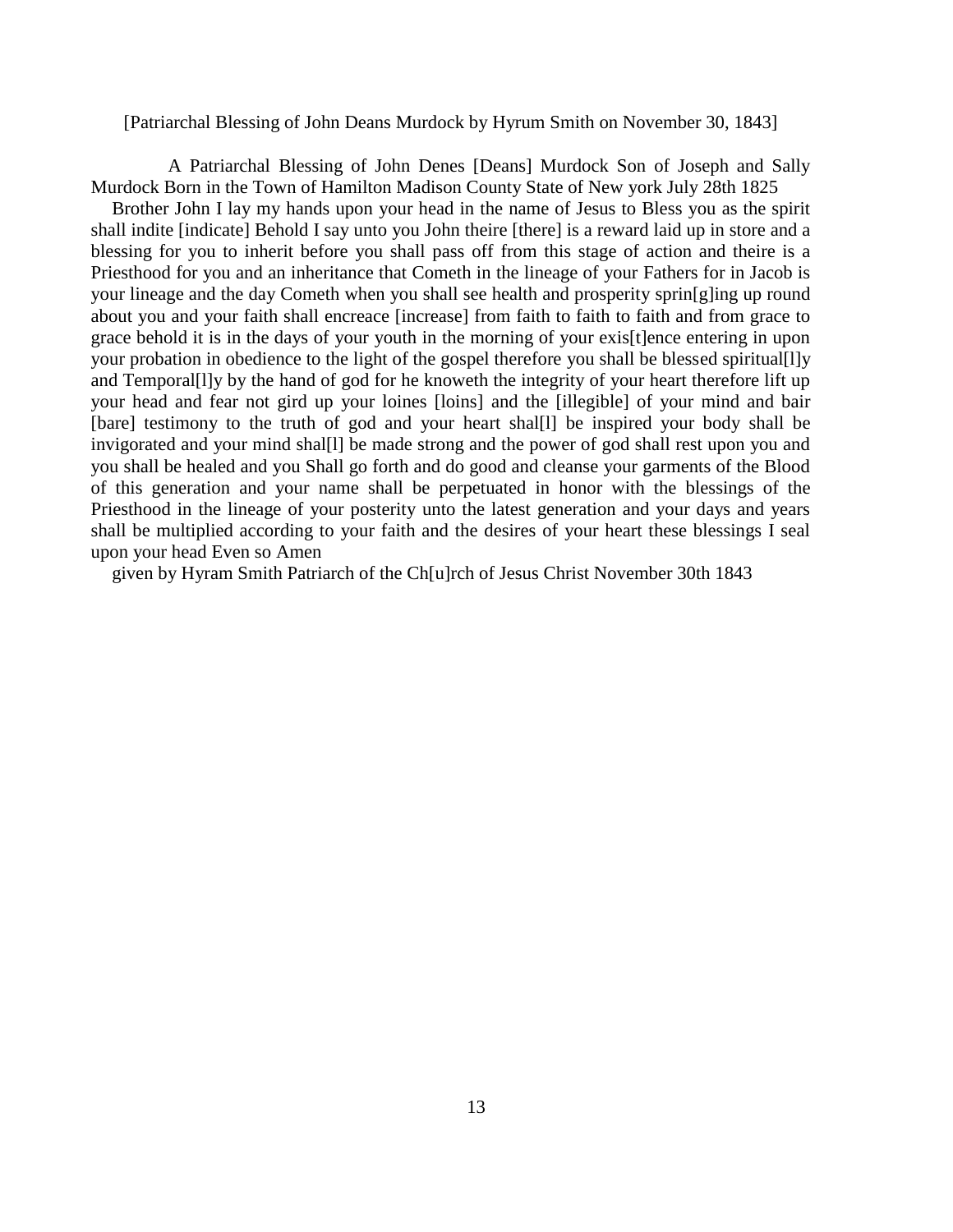# [Patriarchal Blessing of Hiram Washington Mikesell given by Hyrum Smith on February 5, 1844]

Patriarchal Blessing of Hiram Washington Mikesell Son of John Aylor and Catherine Mik[e]sell Born in the Town of Liberty County of Montgomery State of Ohio June 13th 1812

Brother Hiram I lay my hands upon your head in the name of Jesus of Nazareth to place and seal a blessing upon your head consonant with your lineage[,] Priesthood and rights of priesthood inheritance and rights of inheritence manifes[t]ing lineage and rights inherent as the spirit shall indi[ca]te the matter behold I say unto you Hiram you are of the lineage of Jacob and of the Seed of Joseph which God in his providence hath brought you upon this Land therefore you shall be blessed upon the Land and shall receive an inheritence even in Mount Zion and in the City of the New Jerusalem and in this lineage cometh rights of priesthood and rights of inheritence and blessings according to the prophetic declareation [declaration] of your Father and you shall be blessed in many things which you shall realise [realize] in the times and seasons thereof as also with the priesthood its gifts and graces feeling the power of its administration in the hour that you shall lay hold to magnify that office and calling and you shall be blessed in your House and in your habitation also and in your avocations of life Basket and store and shall have food and Raiment and where to lay your head and shall gain honor in your calling that in due time your nam[e] shall be commemorated and written in the Archives and Chron[i]cles of your Brethren and be perpetuated from generation to generation and the blessing of the priesthood shall crown the head of your posterity unto the latest generation of Man therefore I say unto you ponder these things in your heart and in due time you shall fully understand them and appreciate them also and days and years shall be multiplied upon your head as a blessing that you may see the salvation of God These blessings I seal upon you even so Amen

Given by Hyrum Smith Patriarch of the Church of Jesus Christ Feb[r]uary 5th 1844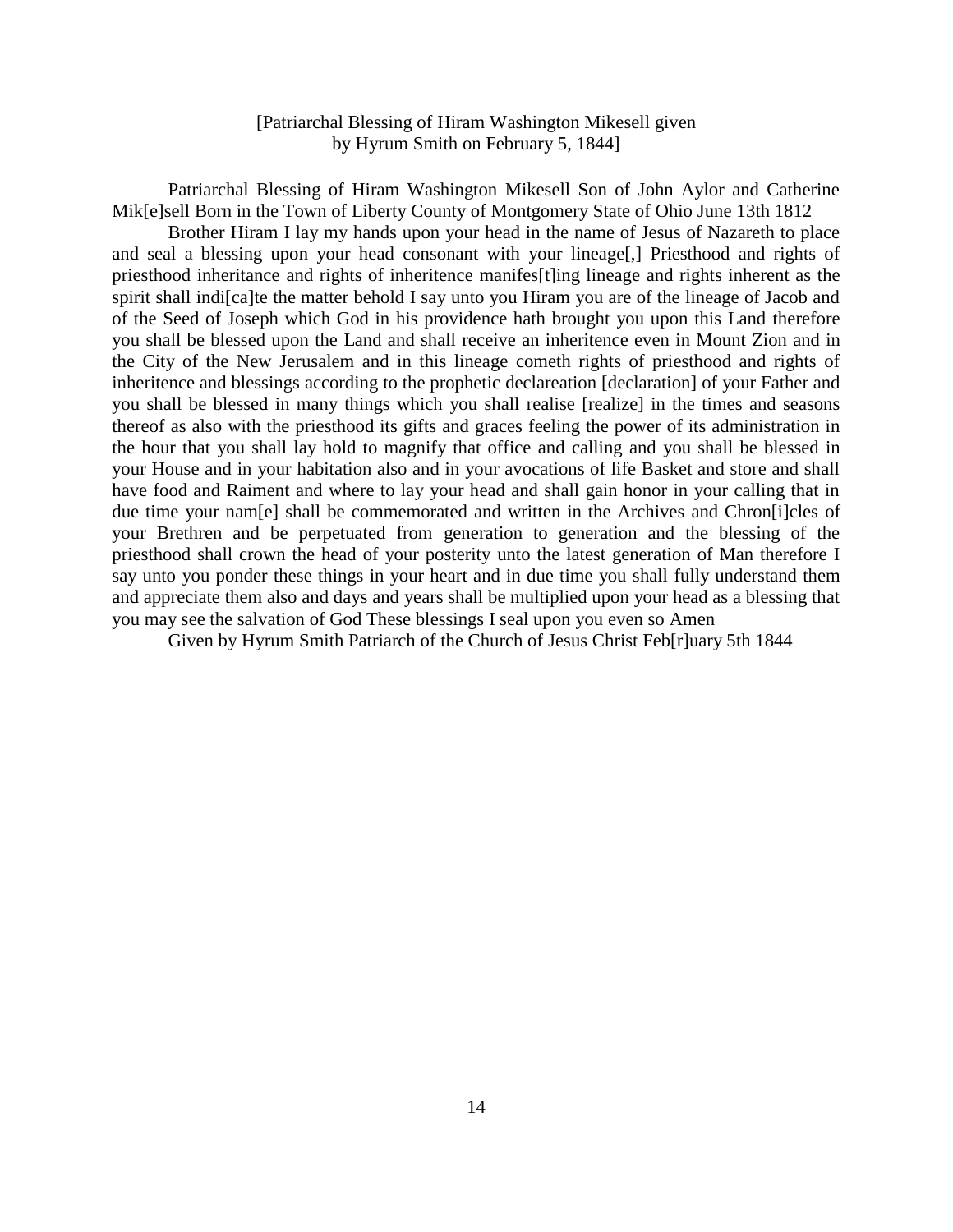### [Patriarchal blessing of Mary Neff by Hyrum Smith on May 13, 1844]

Patriarchal Blessing of Mary Neff Daughter of Christian and Susannah Barr Born in Bart Township Lancaster County State of Pennsylvania December 4th 1801

Sister Mary I lay my hands upon your head in the Name of Jesus of Nazareth and bless you. and I seal you up unto eternal life and what I seal on Earth shall be sealed in Heaven the same is in answer to the desires of your Heart a blessing by promise and a gift of God & blessing there is none greater, the same shall be your comforter henceforth and forever if you will believe for the same is the second comforter as it is written in the testimony of John. therefore I say unto you Mary you are blessed verily and shall share in common with your Husband. in all things that are sealed upon his head even in all things pertaining to your House and habitation. your outgoings and incomings of the priesthood, the communion and power of the holy Spirit as also the blessings of your Posterity which goeth down from generation to generation. and also your Inheritence [Inheritance], which is in the Lineage of your Fathers. and the blessings of Ephraim to Crown your head with Glory, honor immortality and eternal life even the fulness of the everlasting covenant. and a Blessing that you shall know and realise [realize] and fully appreacinate [appreciate] to the honor and glory of God even in the days of your probation and your name shall be perpetuated. written and commemorated in the chronicles of your Brethren. wisdom and knowledge shall inspire your heart and move you into action. and bring you up into your place. upon Mount Zion in the midst of the Saviours that have washed their robes and made them white through the Blood and Redemption of the Son of God and then to inherit the Mansion that is prepared. and have a name and a place as Sarah and Rachel and as to your days and years they shall be extended according to your faith and he desires of your heart These blessings I seal upon your head even so Amen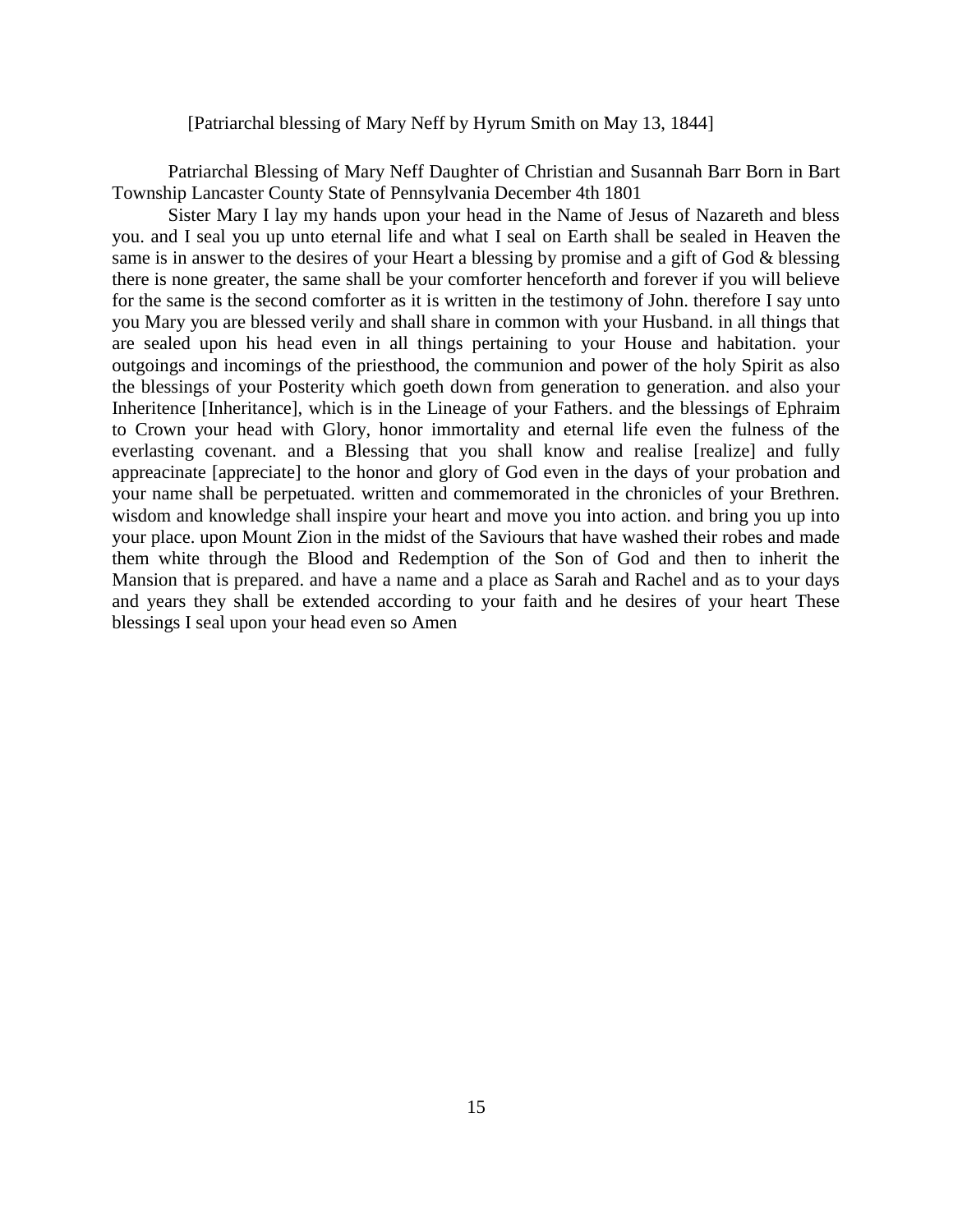[Patriarchal blessing of Sarah Griffith Richards by Isaac Morley on February 16, 1845]

Sister Sarah, by virtue of the Priesthood I lay my hands upon thy head. Let thy heart be comforted & thy mind stayed upon the Mighty God of Jacob, for the desires of thy heart shall be given thee, thy mind quickened and enlightened by the spirit of truth; it is thy gift & thy desire to comfort and happify [happily] all thou doth associate with; It is the desire of thy heart to obtain wisdom & understanding, & by virtue of the Priesthood these blessings shall be sealed upon thee,  $\&$  rest upon thy mind forever. Prudence is a gift of thine.—Thy heart is free from deceit  $\&$ thy tongue from speaking guile. Thy friends can place implicit confidence, and confide in thy words. Thy yea has been yea, & thy nay, nay. Thou hast the blessing and gift, to decorate thy garments with the workmanship of thine own hands. Thy disposition is quietude and peace. Thou shalt have the blessing to rear thy offspring as tender plants by thy side. The principle of fidelity is implanted in thy bosom. Thou hast a mind and intellect capable of expanding wide as Eternity. Remember that this is thy blessing - to be remembered with the seed of Abraham & receive thy lineage from the same: Thine exaltation is sure;  $\&$  if thou art called to pass trials  $\&$  privations it shall be for thy good; for whom the Lord loves he will chasten. Health cannot be truly enjoyed without understanding the principle of contrast, All true enjoyments are taught by the same principle. The blessings of life, of peace and Salvation are thine; there are crowns of glory and immortality in store for thee; thou wilt enjoy thrones & dominions, Principalities & Powers. Eternal life is thy blessing  $&$  to walk in robes of white. Thou wilt ever prove a blessing to thy companion,  $\&$  to thy posterity. I now ask the Eternal Father to let his holy spirit be thy guide  $\&$ comforter continually- to keep and preserve thee pure and spotless to his kingdom & coming- By virtue of the Priesthood I seal you up unto Eternal life, together with the blessing of Eternal Lives throughout all Eternity, in the name of the Lamb Amen & Amen.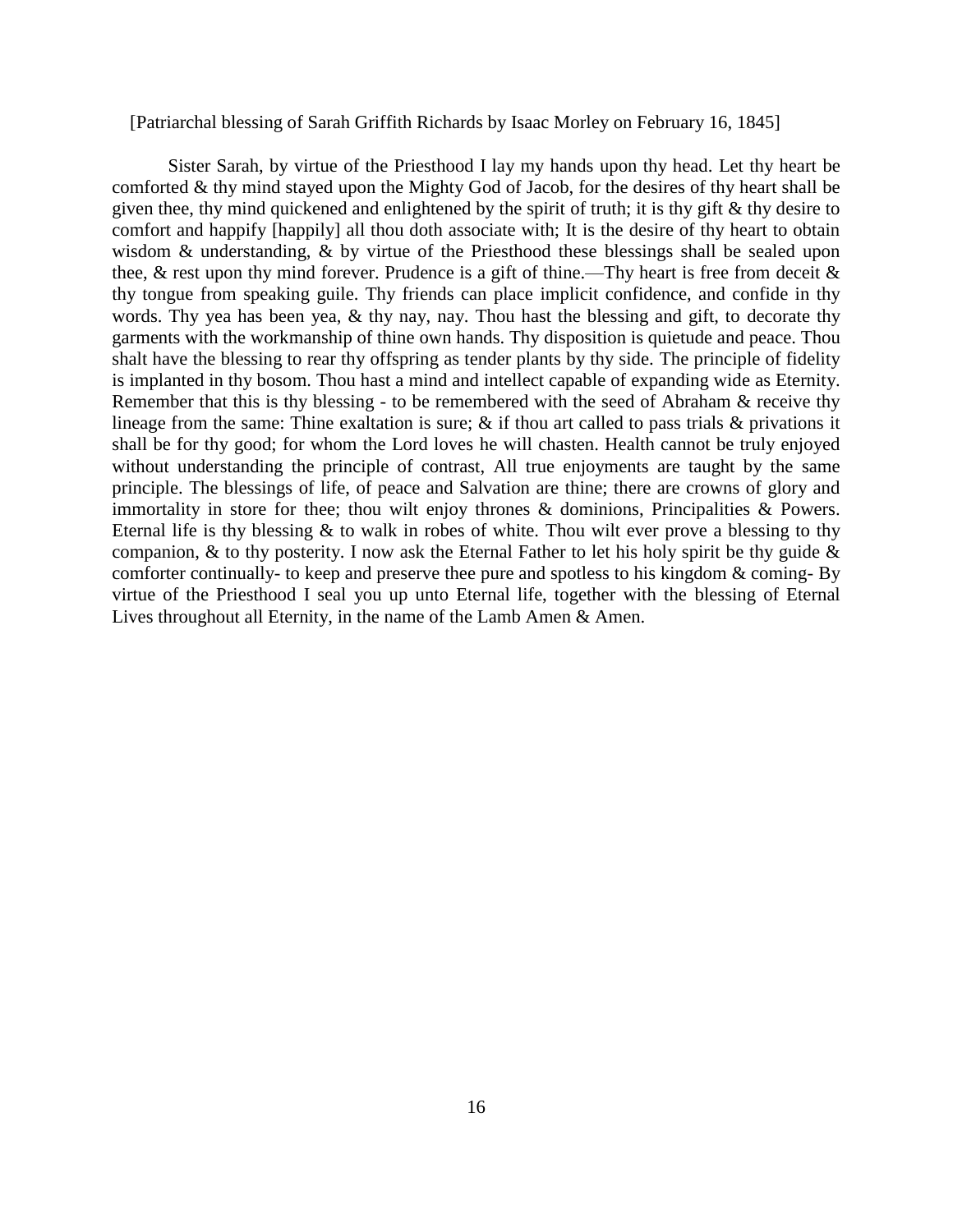### [Patriarchal blessing of Sarah Griffith Richards by John Smith on April 17, 1845]

Sis[ter] Sarah I lay my hands upon thy head in the name of Jesus Christ  $\&$  seal upon thee (all) the blessings of a father, standing in my office as a patriarch. I also seal upon thee all the blessings of the new  $\&$  everlasting Co[venant].  $\&$  the holy Priesthood with all its powers  $\&$ benefits, in common with thy companion, which things shall be revealed unto thee in due time for thou shalt receive an endowment with thy companion in the house of the Lord, unfolding unto thee all mysteries which have been hid from the foundation of the world, for thou art of the blood of Eph[raim] & art a lawful heir to all these things. It is thy privilege with the help of thy friends, to redeem thy fathers house clear back to Noah or to where they held the P[riesthood]. that there shall not be a broken link in the chain clear back to Abel. Thou shalt also assist thy companion in redeeming his. Thou shalt be a mother in Israel. Thy name shall be had in everlasting remembrance in the Church for it's written in the Lamb[']s book of life. Thou shalt have faith to heal the sick in thy house in the absence of thy companion. The destroyer shall have no power in thy habitation. The number of thy years shall be according to thy faith, ever to enjoy every blessing which you desire, & marvellous things shall be revealed unto thee in visions of the night. Thou shalt see the day when thou shalt have men & maid serv[ants] to do thy business. I seal all these blessings upon thee in common with thy companion & I seal thee up to Eternal life. Amen.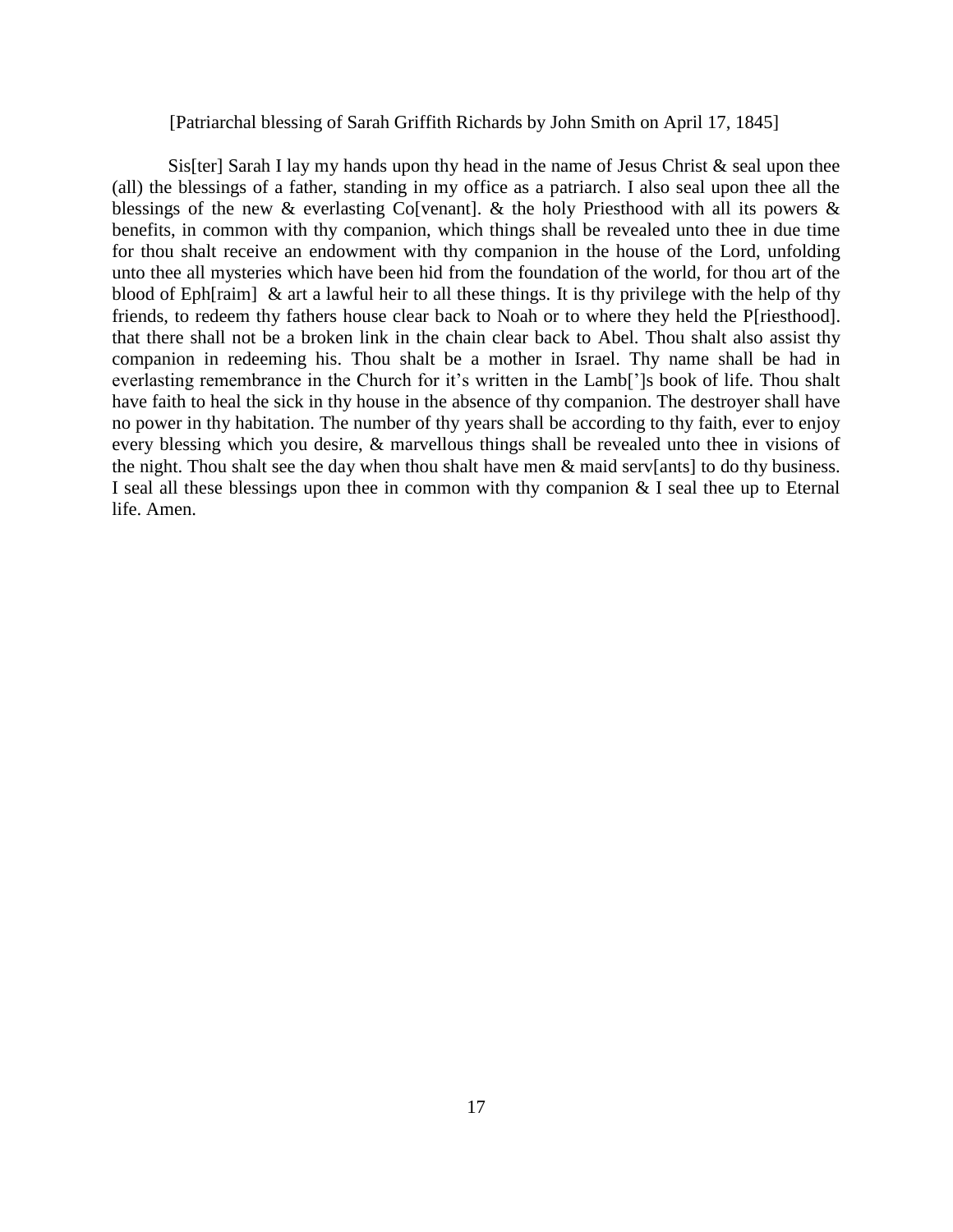### [Patriarchal blessing of Charles Willden Sr. by John Albiston on June 9, 1845]

 Patriarchal blessing given by patriarch John Albiston, on the 9th of June 1845 at Sheffield Yorkshire [England] upon the head of brother Charles Willden who was born on the 27th of July 1806 at Anston near Worksop Yorkshire England.

 My beloved brother I lay my hands upon thy head in the name of Jesus Christ and by authority of the Holy Priesthood pronounce upon thy head the blessings of Abraham, Isaac and Jacob. In as much as it is in thy heart to honour the Lord in thy future life, his watchful care shall be over thee and his Holy Spirit shall be afforded thee, thou hast entered the Covenant by baptism, thou art adopted into the family and kingdom of God. Jesus Christ also is become thy Elder Brother, thou shalt join in the blessings of Heaven and earth and inasmuch as thou art faithful thou shalt be blessed with im[m]ortality and eternal life. Remember to keep this covenant inviolable thou art ingaging [engaging] to be more faithful thou shalt be enabled to fight the Lord[']s battles against all unrighteousness of men and the Lord will furnish thee out of his treasury and thou shalt be blessed with the gifts of the Holy Spirit so that the Aliens and gainsayers shall not be enabled to stand before thee. Life and love of the truth shall continue to increase in thee and also a many honours shall be conferred in thee, thy brethren shall love thee, thou shalt join with the faithful labourers in gathering scattered Judah and Israel, see signs and wonders performed in the name of the Lord Jesus Christ, thou shalt have seals to thy ministry and return unto Zion with songs of joy and have the greater priesthood conferred upon thee and have thy blessed inheritance in lands that shall yield their abundant increase and flocks and herds be added unto thee with wine and olive yards and eat of the fruit of them. Thou shalt be a true worshiper in the temple of the Lord and have sweet communion with the admiring saints, witness the winding up scene and join the reigning church in the great millen[ni]um. Thou art of the faithfull seed of Abraham and I seal these blessings upon thy head in the name of Jesus Christ even so Amen and Amen.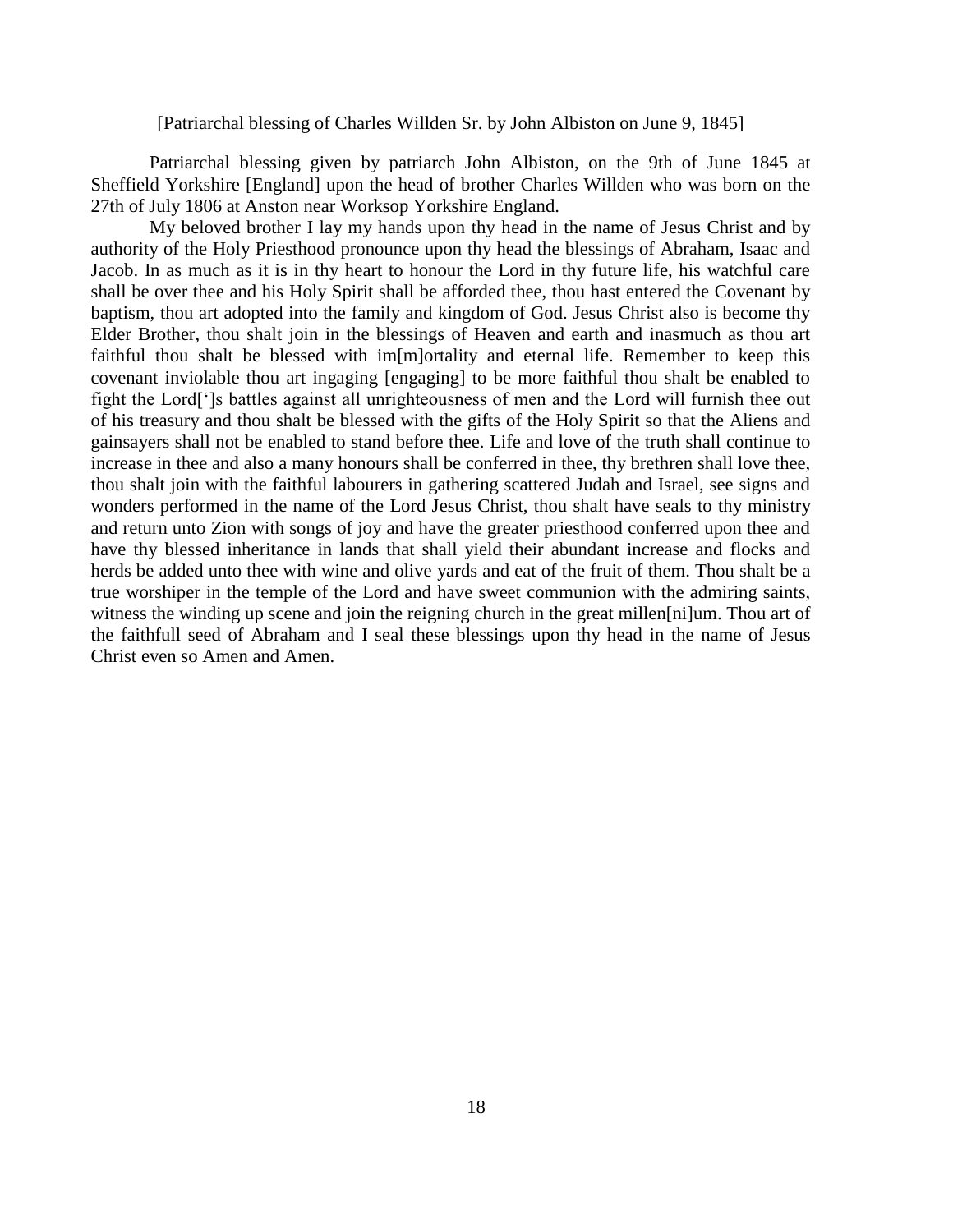#### [Patriarchal Blessing of Elizabeth Aldin Pettigrew by John Smith on July 11, 1845]

A blessing by John Smith Patriarch upon the head of Elizabeth Pettigrew daughter of John and Kezia Aldin [born] Cheshire County, Illinois October 14th 1791.

Sister Elizabeth I lay my hands upon thy head, in the authority of my office as a patriarch. In the name of Jesus Christ, I place upon you a Father's blessing, because thou hast been obedient to the commandments of the Lord and forsaken thy father's house, and forsaken thy friends and relatives, the Lord is well pleased and will grant unto thee all the blessings, power, and Priesthood which is sealed upon thy companion, in common with him. Thou art of the house of Jacob, and of what branch of his family is not made known to me, nevertheless because of the integrity of thine heart, thou shalt have an inheritance with the children of Jacob. Thou shalt have faith to heal the sick in thy house in the absence of thy companion. Inasmuch as thou hast seen much sorrow, thou shalt be exalted to inherit riches, and all thy trials, and troubles shall work for good; thou shalt see days of rejoicing. Be exceedingly glad; thy posterity shall [be] numerous and be a mighty people. Thou shalt live until a good old age, come up in the morning of the first resurrection, so be able to bring up all thy father's house, and the help of thy companion; and in the end inherit eternal life in common with thy companion and children; and no power shall take it from thee. Even so. Amen.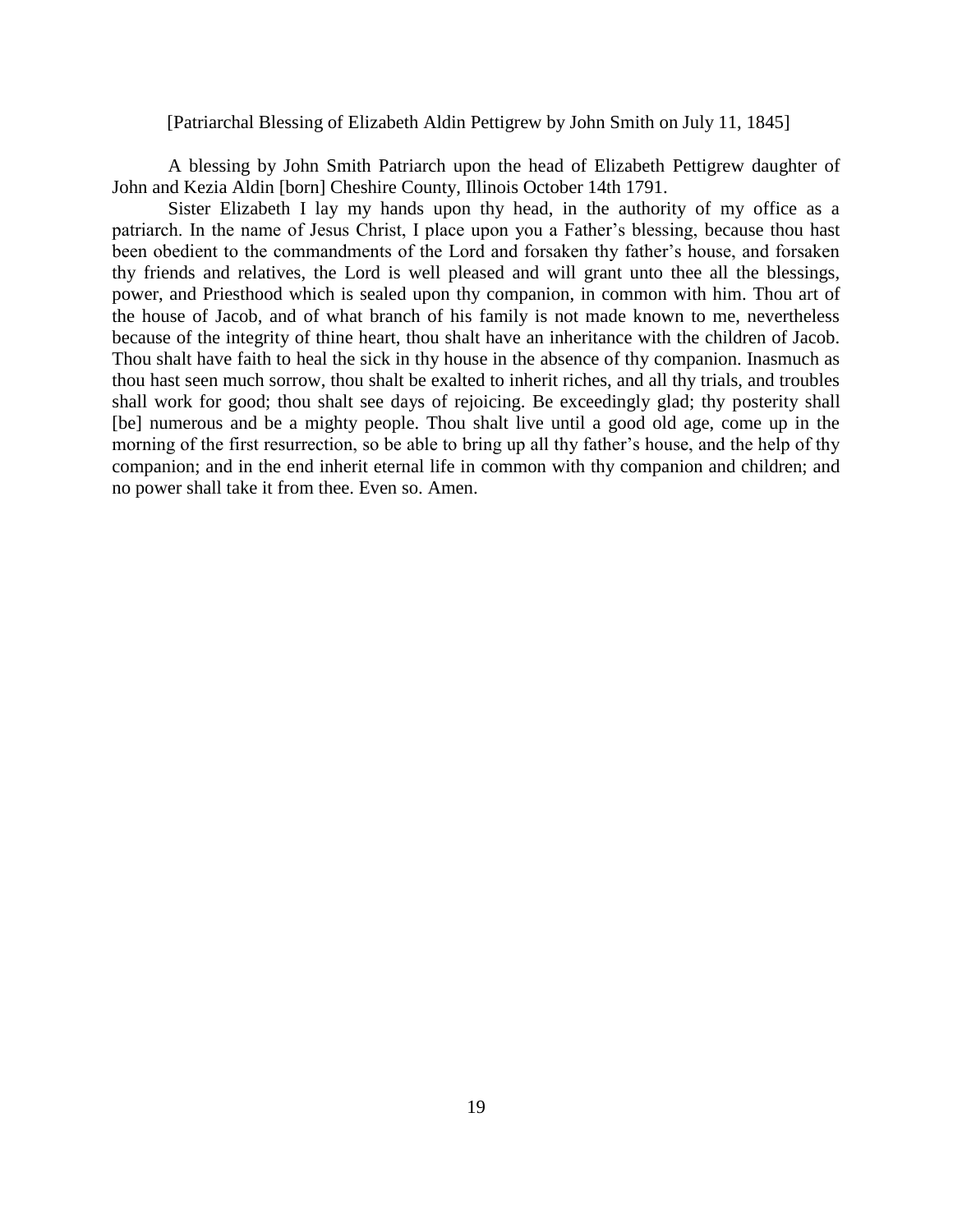#### [Patriarchal Blessing of David Pettigrew by John Smith on August 11, 1845]

 Brother David: I lay my hands upon thy head in the name of Jesus of Nazareth and place upon you a Patriarchal, or Father's Blessing. Thou art of the house and lineage of Joseph, through Ephraim, and an heir to the Priesthood through him, and all the blessings which were sealed upon him anciently which hath been handed down through the posterity of thy fathers are now remembered and sealed upon thee, because them hast kept the faith in all thy trials and troubles, bonds and imprisonments, thou hast not fainted, thy name is written in the Lamb's Book of Life and shall remain there forever. These things are sealed upon thee because of the integrity of thine heart. Thou art a councilor in the house of Israel, and this shall be thy lot forever, because thou hast been faithful over a few things thou shalt be made a ruler over many things and enter into the joy of thy Lord and obtain all the blessings and glories of His Kingdom in time and through all eternity. Thou shalt be exalted in due time to inherit a throne, a kingdom and dominion that shall have no end, and have power to bring all thy children with thee in due time and shall establish according to the desire of thine heart, for they shall be very numerous and many of them shall stand upon Mount Zion clothed with all the authority of the Priesthood and become joint heirs with Jesus Christ. No good thing shall be withheld from thee. Brother David, dismiss all your fears and be not faithless and thou shalt enjoy all these blessings and not one of them shall fail. Even so. Amen.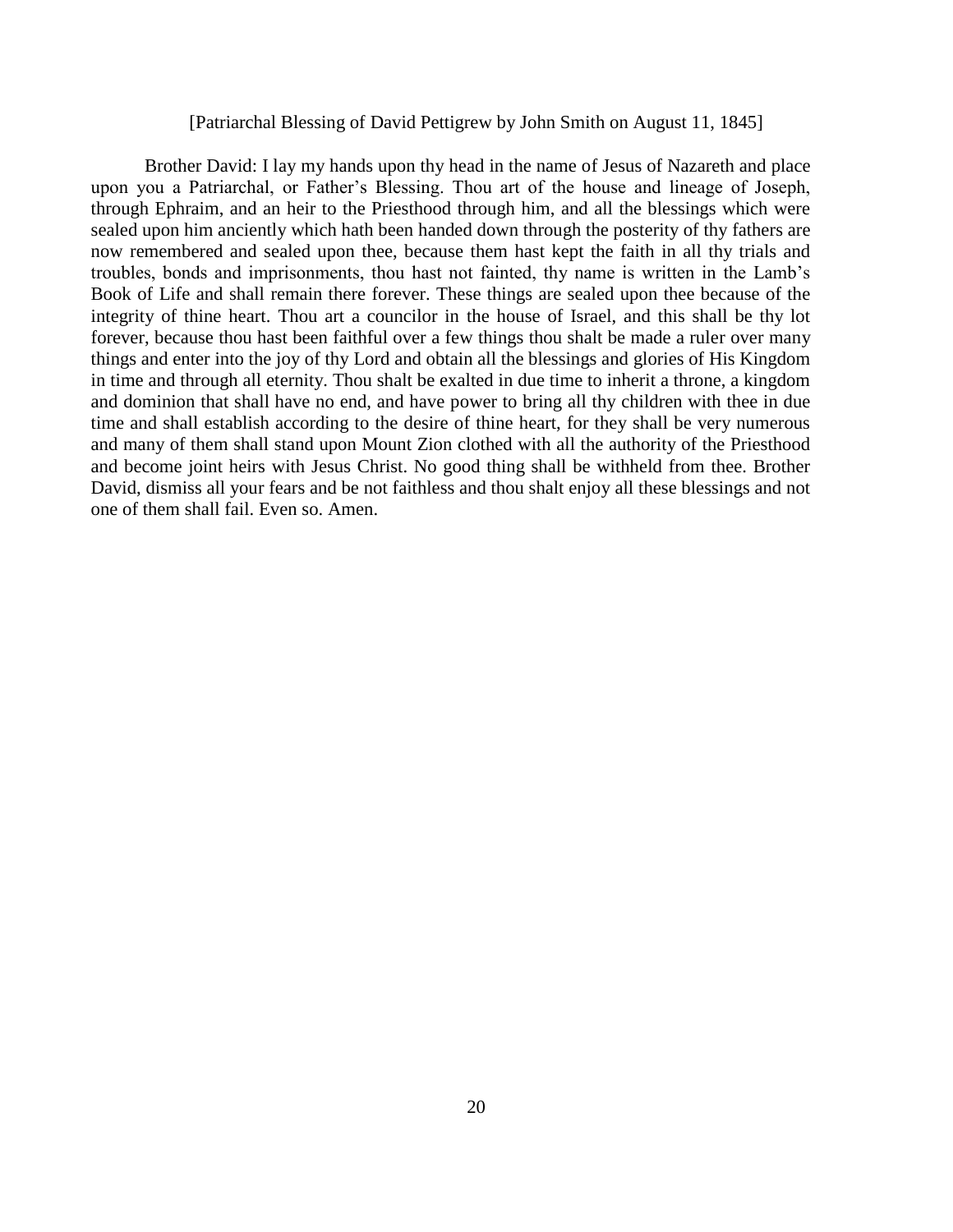#### [Patriarchal blessing of Persis Goodall Richards by John Smith on January 4, 1847]

A blessing by Elder John Smith, Patriarch, upon the head of Persis Richards, daughter of Joel and Mary Goodall, born March 15, 1806, in Watertown, Jefferson Co., State of New York.

Beloved Sister, by virtue of my office as Patriarch, I place my hands upon thy head, in the name of Jesus of Nazareth and seal upon thee a father's blessing, even all the blessings of Abraham, Isaac and Jacob, with the privileges and benefits of the Holy Priesthood which thou shalt attain to in fullness, unfolding to thee mysteries that have been kept hid from before the foundation of the world, for thou art of the blood of Joseph. I also seal upon thee all the blessings that have been sealed upon thee by righteous men in days past. Thou shalt be filled with wisdom to counsel thy sex in things pertaining to the Gospel Kingdom. Thy posterity shall be numerous. They shall bear thy name in honorable remembrance forever. Thou shalt have faith to heal the sick in thy house. The destroyer shall have no place in thy habitation. Thou shalt have health in thy house. The angel of peace shall dwell there. And thou shalt never want for bread nor any blessing that is calculated to make life agreeable, being clothed with the Priesthood in common with thy companion and friends. Thou shalt be able to redeem thy father's house back to where they died in the Gospel; bring them up in the first resurrection to inherit all the blessings of the Redeemer's Kingdom, world[s] without end. I seal upon thee every blessing which thy heart desires. The number of thy years shall be according to the desires of thy heart; to see Israel gathered from every part of the earth; and Zion established in peace. Inasmuch as your faith does not fail, not one word of this blessing shall fail, Amen.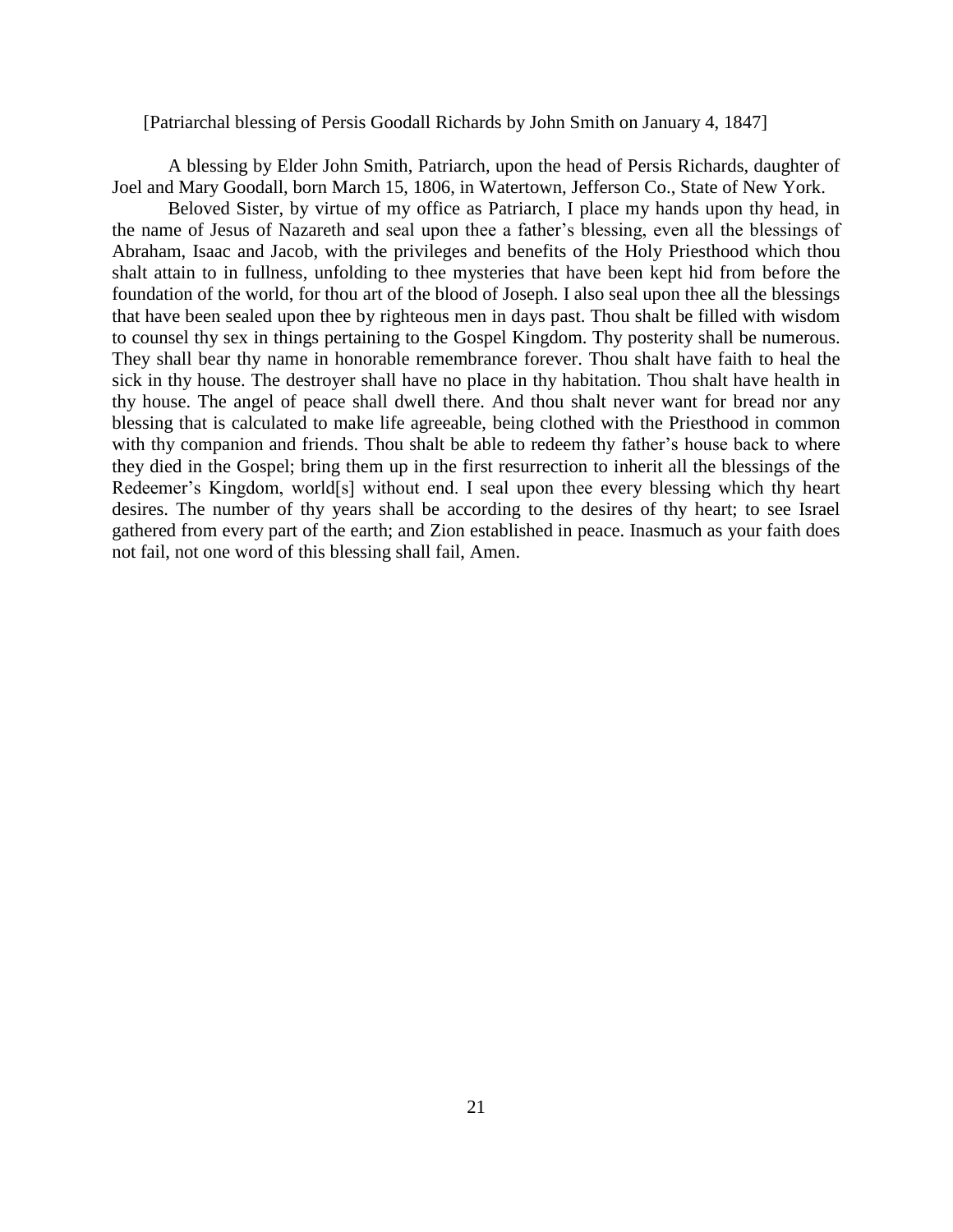### [Patriarchal blessing of Sarah Griffith Richards by Isaac Morley on May 7, 1848]

Sister Sarah, in the name of the Lord  $\&$  by virtue of the Priesthood I bless thee  $\&$  I seal upon thy head  $&$  ratify thy former blessings for thou art worthy  $&$  accepted of the Lord. he is mindful of thy welfare & registered thy name in heaven. Let thy heart be comforted for thou wilt be blest with the daughters of Abraham & numbered with the heirs of promise,- it shall be thy gift & blessing to comfort & console thy partner,- thou shalt counsel him in wisdom & rejoice in his society, his trials shall become thy trials, & thou shalt be with him in the day that he is called to rejoice, & thou shalt aid him in communicating glad tidings, & thy mind shall reach the heavens in his behalf- Ask and thou shalt live until thou art satisfied with life,- & return from the field of labor with songs of everlasting joy, & be gathered with thy partner upon the Mountains of Israel,- & thou shalt be blest with the gifts of the Gospel, its influence shall rest upon thy mind thy heart  $\&$  memory,  $\&$  thou shalt sing the Songs of Zion, for thy tongue shall be unloosed,  $\&$ thou shalt receive the fulness of thy enduement [endowment], with power, & influence under its Seals, to enter to that within the veil  $\&$  know for thyself that thy Redeemer lives,  $\&$  by the prayer of faith thou shalt have power over disease in thy family, & thou shalt sit under thy vine & fruit tree, in the day when there is none to molest or make thee afraid. Thou shalt become a Mother in Israel- a lover of truth & righteousness- thy system strengthened, renovated, & become sound & whole, remember this seal,  $\&$  rejoice under its influence,-  $\&$  thou shalt see the redemption of Zion,  $\&$  the Saints made free,-  $\&$  rejoice with the descendants of Joseph,  $\&$  see their restoration & I seal thee up to Eternal lives in the Kingdom of thy God even so Amen &Amen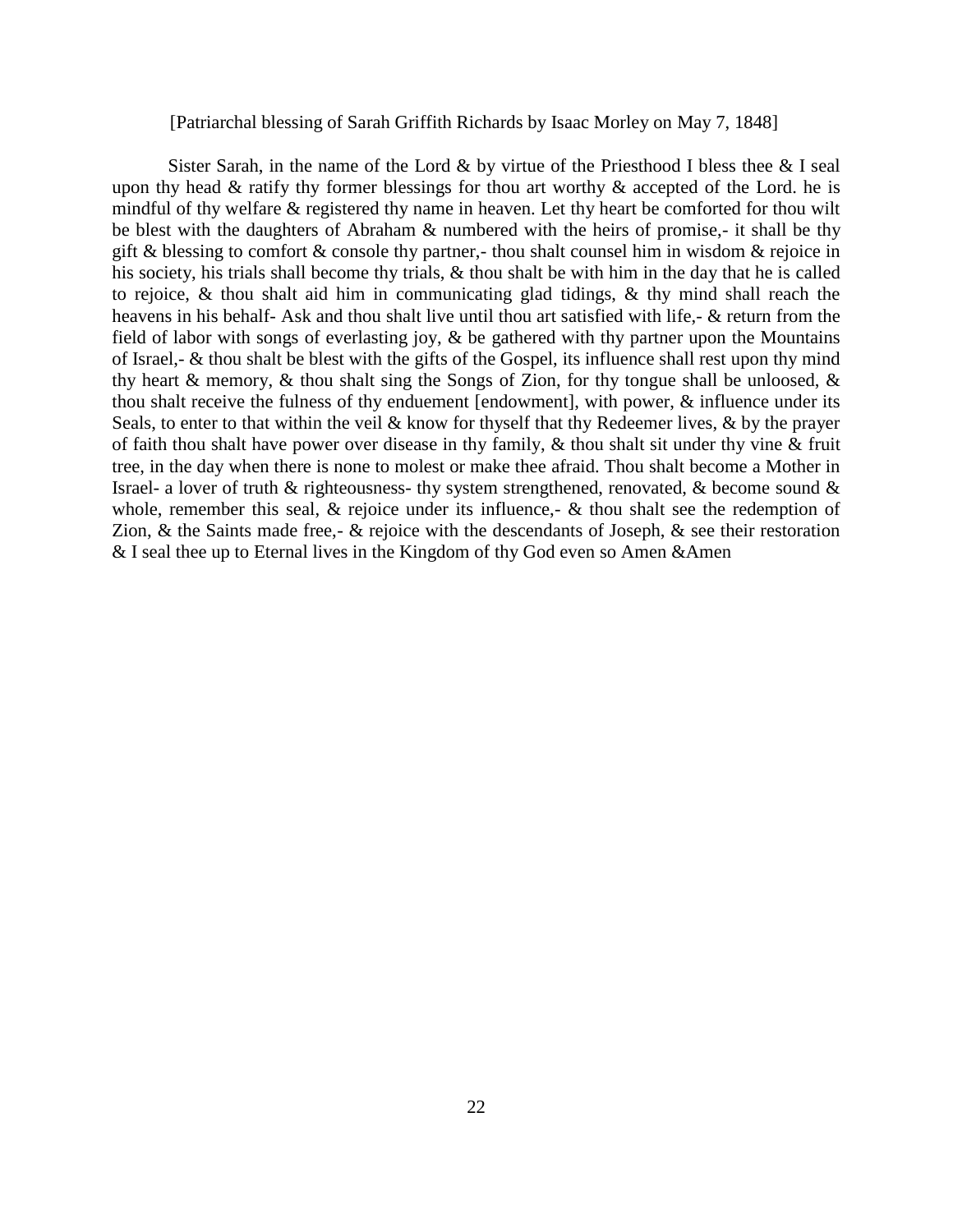# [Patriarchal Blessing of Elizabeth Artebury Hudspeth Edwards by John Smith on May 6, 1850]

A blessing by John Smith Patriarch upon the head of Elizabeth Edwards daughter of Nathan and Pricilla Artebury born Chester County North Carolina Aug 30th 1792.

Sister Elizabeth, I place my hands upon thy head and seal and confirm upon thee a Patriarchal or Father's blessing; I also confirm upon you, all the blessings that has hitherto been sealed upon thy heads by Patriarchs and prophets. Thou art of the house of Abraham, and a lawful heir to all the blessings of the Priesthood which shall be conferred upon they [thee] more abundantly in due time; The Lord hath given his Angels charge over thee, and in their hands will preserve thee, deliver thee from all dangers, will givethee wisdom to know how to conduct thyself in all cases that the Lord in his providence shall place thee. The Lord has or will give unto thee a companion that shall go in and out before thee, shall hold the keys of the Priesthood, shall be able to bind, or loose, on earth and in heaven, and thou shalt be led in the paths of truth and righteousness and have every blessing which your heart desires: forget thy former troubles and rejoice in the blessings which the Lord will confer upon you. I seal all these blessings upon thee with every desire of thy heart. Even so. Amen.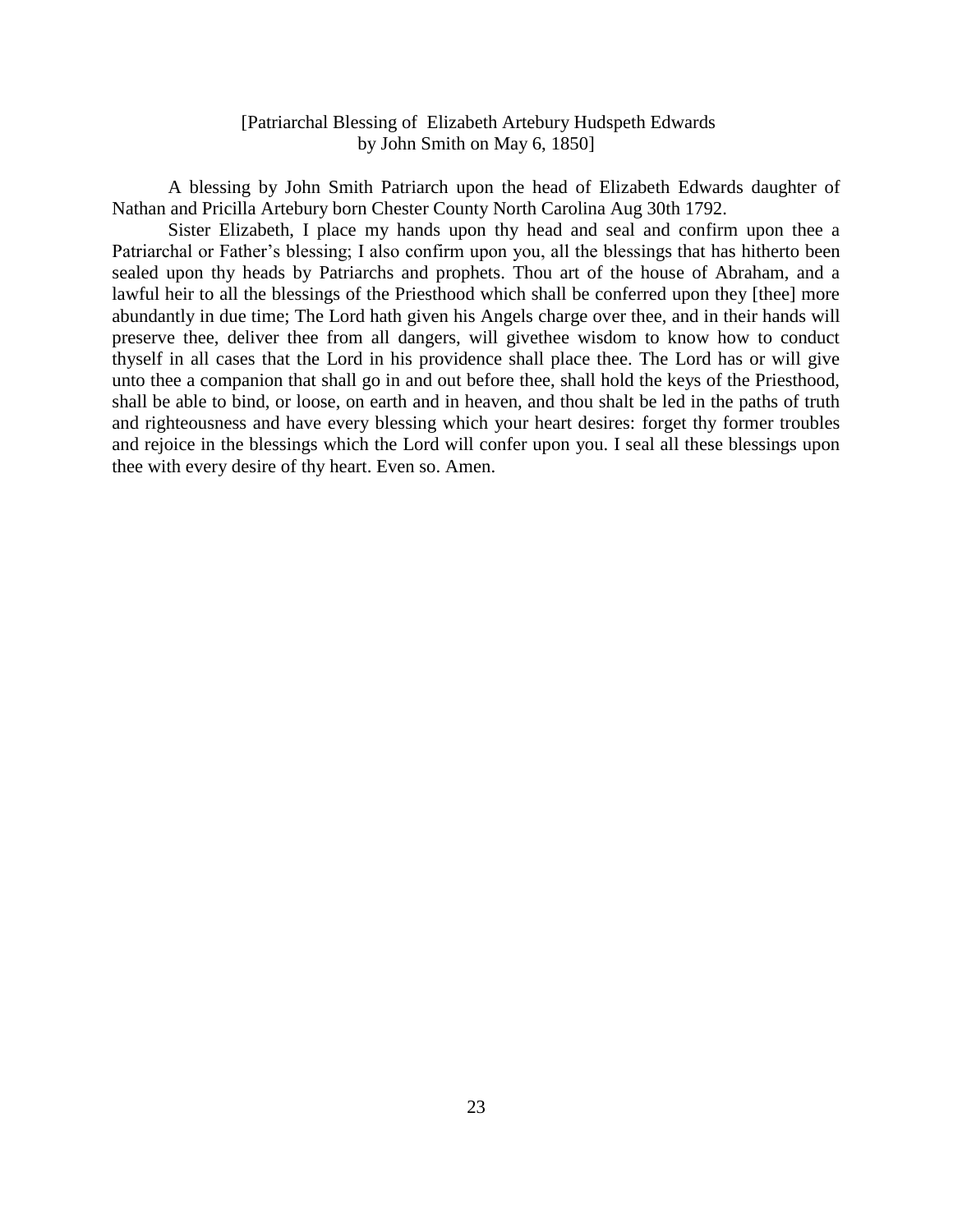## [Patriarchal Blessing of Caroline Cope Pettigrew by Isaac Morley on June 29, 1856]

A Patriarchal blessing by Isaac Morley on the head of Caroline Pettigrew daughter of Samuel and Ann Cope born Jan. 29th 1840 in Hampshire Co. England.

Sister Caroline; we lay our hands upon thy head to bless thee; and by authority of the everlasting Priesthood, in the name of Jesus we seal the blessing of thy father upon thee, which shall rest upon thy memory, as a seal of priesthood, and promise, whereby thou mayest know that thou art, one of the daughters of Abraham, Isaac, and Jacob; with thou shalt enjoy the blessings of the everlasting covenant; which covenants are binding upon thee to be fulfilled for thou art united with the Lord's anointed. With that society thou shalt dwell, and be honored as a mother in Israel and bear sons, and daughters, in honor to the name of the Creator. The honesty of thy heart, the chastity of thy mind is recorded with the faithful. Thou art favored of the Lord for the day that gave thee birth. For the dispensation in which thou art permitted to live, and this blessing will be realized, upon thy posterity. From generation to generation for they will dwell with thee, and be free from the spirit of Antichrist. Thou art a descendant from Joseph. Through the loins of Ephraim, and become a lawful hirelings to the Seals of Priesthood. Let thy heart and thy affections be given to thy partner and thou wilt be honored among women; thefruit of earth will be thine to enjoy. Thou shalt be decorated with the workmanship of thy own hands. Let thy mind be active upon the principles of industry for few will excel thee; therefore, remember the words of wisdom, and long life will be given thee. Let temperance by the monitor of thy mind; and thy posterity will be as the sands upon the sea shore. By the authority of the Everlasting priesthood, we seal Thee up into Eternal lives. Even so Amen and Amen.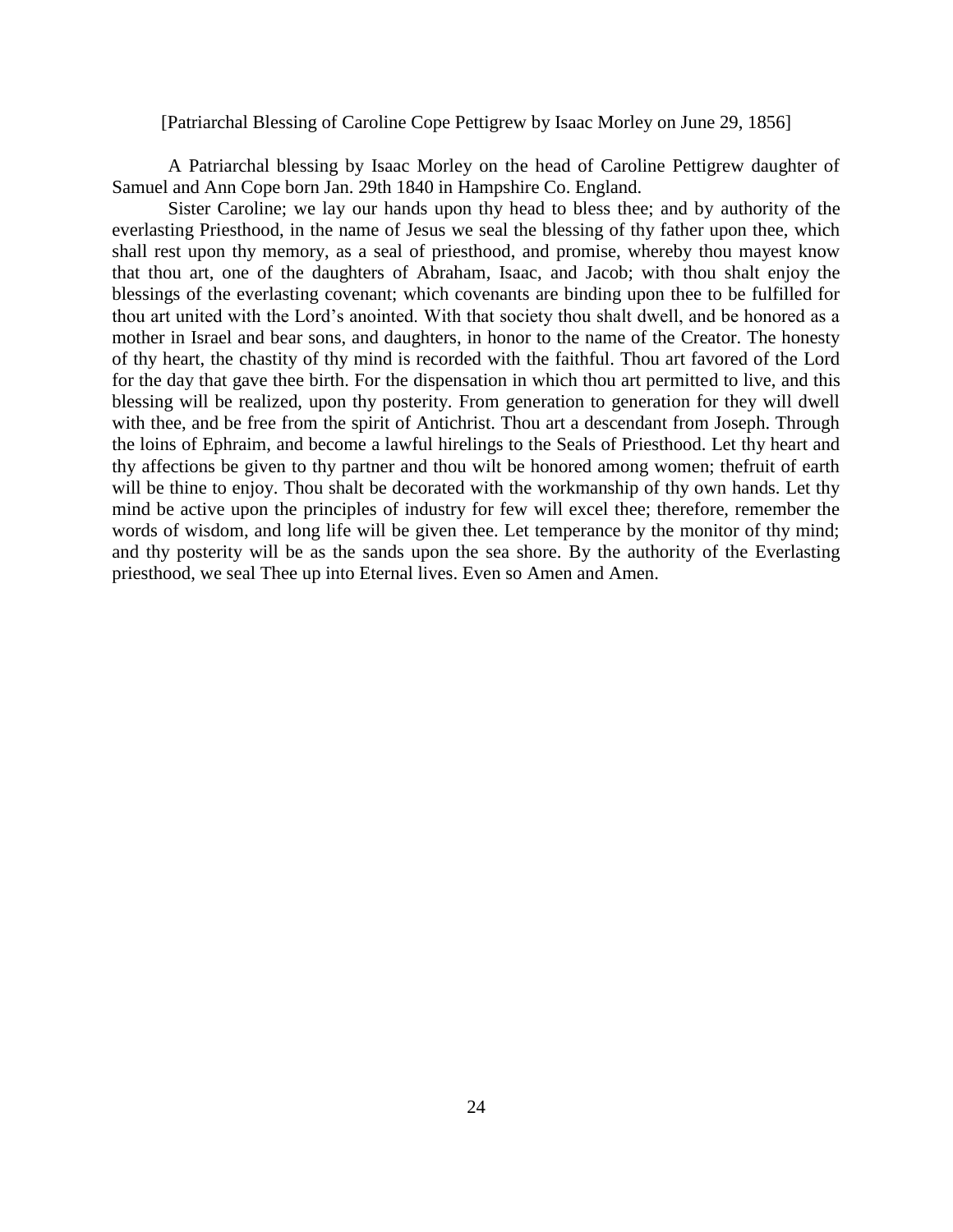[Patriarchal Blessing of Lucy Ann West Pettigrew by Isaac Morley on June 29, 1856]

A Patriarchal blessing by Isaac Morley on the head of Lucy Ann West Pettigrew. Daughter of David and Elizabeth Pettegrew born April 26th 1817 in Hamilton, Ohio

Sister Lucy we place our hands upon your head in the name of the Lord and we say unto you be comforted let thy Spirit be consoled, for thou art numbered with the daughters of Abraham; thou art under covenant with thy Creator, who has had a watchful eye ever over thee for thy good. Thou hast been called to pass trials for a wise purpose, which purpose and design has been concealed in the bosom of the Deity and will be revealed to thy mind in due time; much is to be learned by the experience of an opposite; many blessings will be obtained by passing and experiencing trails [trials] for by it we learn principle, and the direct purposes and designs of our Creator, and will prepare for a greater exaltation. Fear not to rely upon his promises. For thou shalt yet enjoy a congenial spirit in a partner. That will cause thy heart to swell with gratitude, to thy Creator.

Remember thine agency. For thou hast a Spirit given thee, that will require thy prayerful attention to keep under control. Thou art of Ephraim; thou art a pure descendant from the nobles of the earth. Much will be required of thee for the restoration of thy Father's household, who have stepped behind the veil, and who are waiting with patience for their deliverance. Be comforted for thy last days will be thy best days, for peace will be restored and return to thy bosom, yet thy vow, and covenants must be preserved blameless before the Lord. Thy children and thy children's children will revere thy name for thy charity and the integrity of thy heart. There are whispers of that still small voice, that does say unto thee be comforted. By the authority of the Holy Priesthood we seal thee up to enjoy the blessings of immortality and eternal lives. And we ratify it in the name of Jesus. Even so. Amen.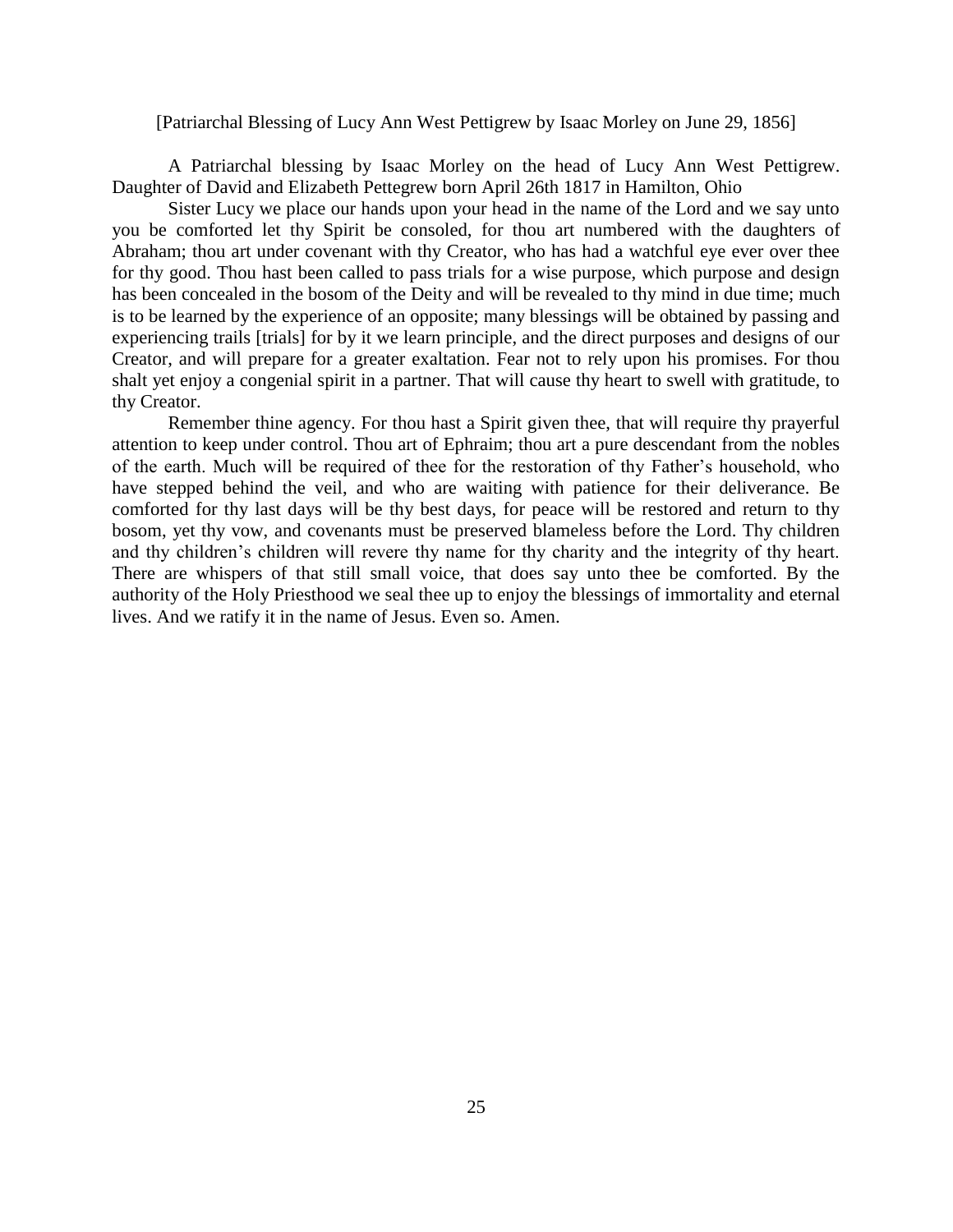[Patriarchal blessing of Ann Eliza Benedict Neff by William McBride on August 28, 1882]

A patriarchal blessing given by Wm McBride upon the head of Ann Eliza B. Neff daughter of Joshua N. and Fidilia M. Benedict born Feb 8th 1845 at Canaan Litchfield Co Conn.

Sister Ann in the name of the Lord Jesus Christ I place my hands upon your head, and by the authority of the holy priesthood I seal upon thee a patriarchal blessing fort thou art one of the royal blood of the house of Israel through the loins of Ephriam [Ephraim] who is the first-born. And thy name is recorded in the lamb[']s book of life. Thou wast called chosen and set apart, before the foundations of this world was laid. To bear thy part in the redemption of Zion, and to bring about the restoration of the daughters of Israel, and to prepare the way whereby the words of all the prophets might be fulfilled. And to lay the foundation for the salvation of the daughters of Jacob, and to bear thy part in thy father<sup>[']</sup>s house, for many generations back, both to the living and for the dead, and the Lord requires at thy hand, that thou shouldst teach thy children and thy children[']s children to build upon the foundations that thou should lay that thy work may be complete, for unto this end wast thou born.

Sister Ann I seal upon thy head the blessings of life, and of wisdom and understanding that thou mayst know how to take care of thy body that thy life may be prolonged, that thou mayst live to perform all that the Lord request at thy hand. And thou shalt look back upon thy labors and thy soul shall be satisfied and in connection with thy companion, thou shalt receive for thyself thy children, thy relatives and thy friends an inheritance beyond the vail [veil], and a crown of eternal lives, and stand a mother to a numerous posterity upon thine inheritance in the morning of the first resurrection, and be numbered with the sanctified with all that is near and dear unto thee for I seal these words upon thee in the name of Jesus amen.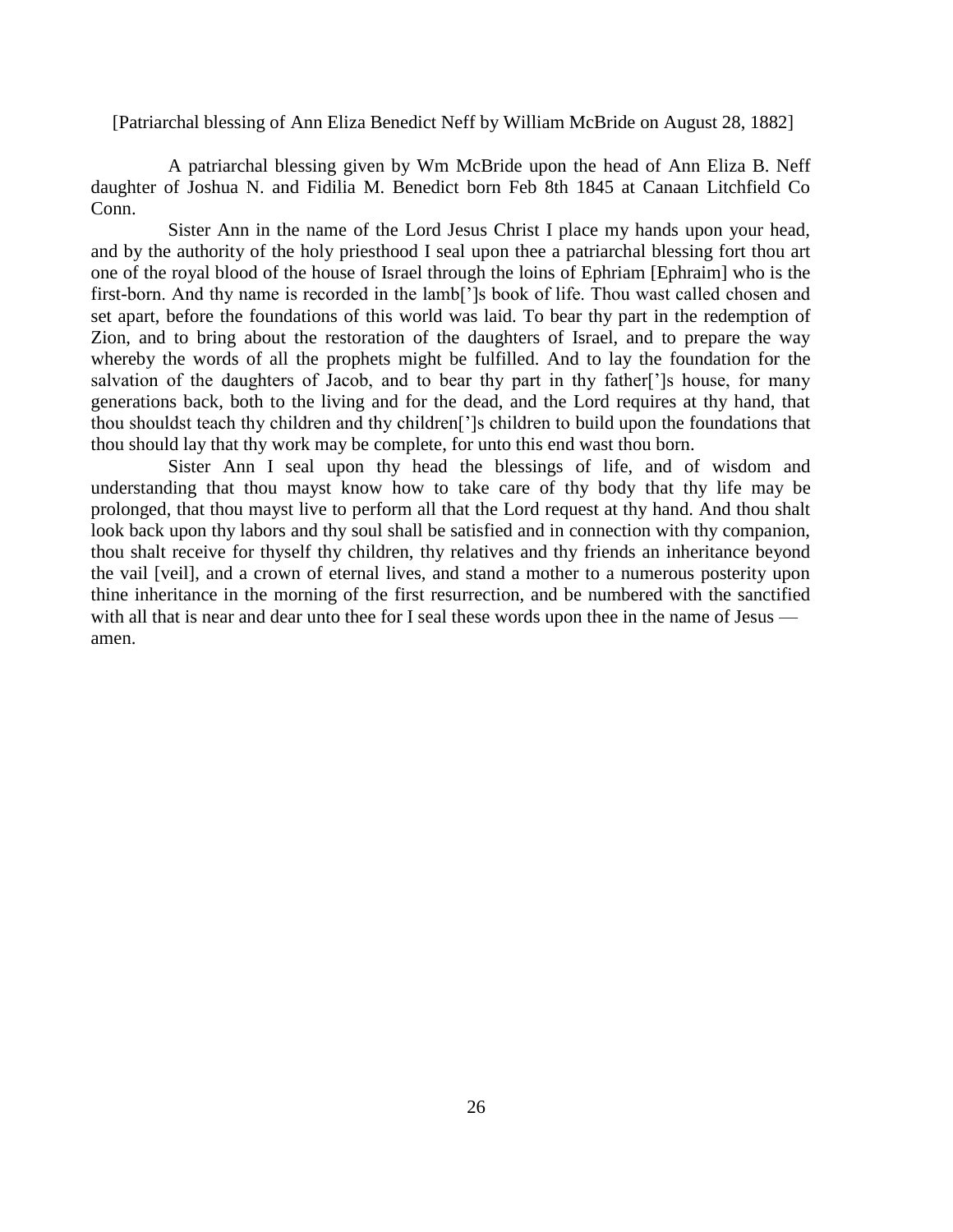[Patriarchal blessing of Wilford Cotton Wood by Edwin Pace on March 28, 1902]

28 March 1902: A Patriarchal Blessing given by Patriarch Edwin Pace upon the head of Wilford C. Wood, son of George C. and Adelade R. Wood, born May 22nd 1893, Bountiful [Utah].

Brother Wilford C. Wood in the name of Jesus Christ, I place my hands upon thy head and seal thee a Father's Blessing, being ordained unto that power even all blessing of Abraham, Isaac and Jacob. The Lord is well pleased with the integrity of thine heart and has in store for thee many blessings pertaining to the Holy Priesthood, and no evil power shall prevail against thee for the Lord has given his Angels charge over thee, and thy pathway shall be made plain to you for thou shall perform thy mission upon the earth and gain the reward of the righteous.

Thou shall go forth in power to preach the everlasting Gospel to the nations of the earth, and be the means of gathering a multitude and become a Savior upon Mount Zion. Thou shall have the desires of thine heart granted unto thee—even in rearing a posterity in the land of Zion. For thou shall have a companion that will be a comfort unto thee and raise up a numerous family.

Thou shall have houses and land, flocks and herds; thou shall have servants to go at thy bidding. I bless thee with long life upon earth; thou shall live to see the winding up of this generation. Thou shall witness a temple in the center stake of Zion and go in thereat and do work for the living and the dead.

Therefore, lift up thy heart and rejoice for thy burdens shall be made light. Thou shall live to see the reign of peace upon the earth when the Lord is satisfied with the destruction of the wicked. Thy name is written in the Lamb's book of Life. Thou are of the seed of Joseph that was sold into Egypt, which Jacob sealed upon the head of his posterity, I seal the same upon thy head which shall continue with thee and thine forever, and no power shall turn thee aside from truth and virtue. I seal thee up to eternal life, to come forth with the redeemed of God's people. Enter into your exaltation and inherit thrones, powers and endless dominions, this thy blessing, dear brother, according to thy faithfulness and I seal them upon thee in the name of Jesus Christ.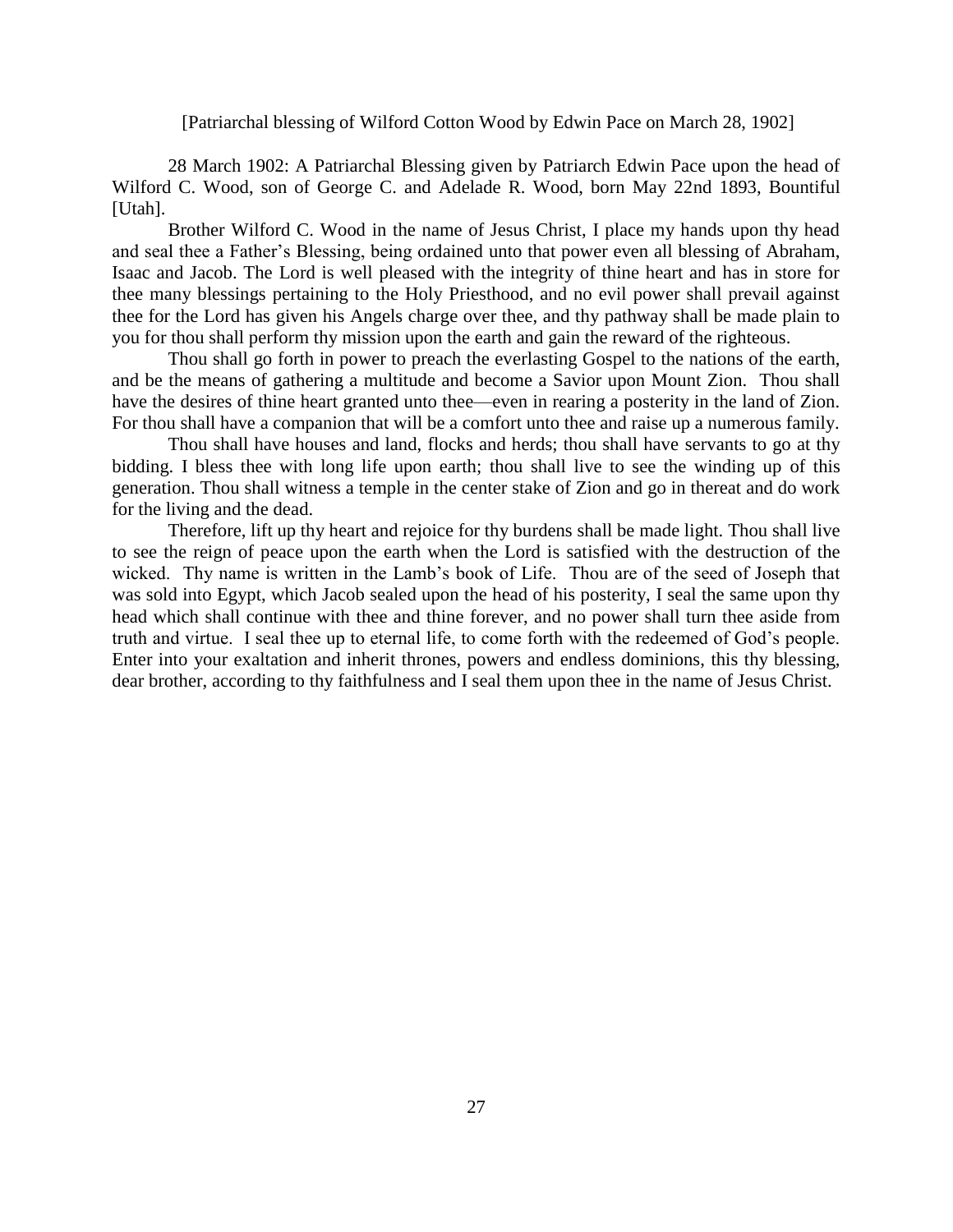# [Patriarchal blessing of Florence Emma Reidhead Brereton by John J. Jones on September 1, 1908]

Provo, Utah, September 1, 1908 A blessing given by Patriarch John J. Jones upon the head of Florence Emma Reidhead Brereton, daughter of John Reidhead and Lucretia Henderson Reidhead. Born in Minneapolis, Minnesota, June 29, 1855.

Sister Florence Emma in the name of the Lord Jesus Christ I lay my hands upon your head and confer upon you a patriarchal blessing. You are of the seed of Ephraim and of Israel and entitled to the blessings of Abraham, Isaac and Jacob and the blessings of the new and everlasting covenant in the gospel of Jesus Christ. The Lord has had a watch over you from your youth. He has protected you from evil and trials and you have come out victorious over them, all which has caused your heart to rejoice on many occasions. Your blessings will be as the righteous, well pleased to your Heavenly Father. And the heart of your husband and children will be unto you and they will look unto your counsel and advice. You will be a counselor and help to every one of them and the desire of your heart will be fulfilled to the fullest extent. The Lord will bless you with discernment that you will see and know the cunning craftiness of [the] evil one against you and of your enemies. He will give power unto you over them that you may frustrate all their evil designs. Inasmuch as you live humble and faithful unto the Lord there will be nothing that you desire withheld from you. The Lord will bless you that you will never see the want of bread, nor the comforts of life. You will be able to bless many others who will need succor and help. Those things will be marvelous unto you in seeing the hand of the Lord in giving of those blessings.

You'll labor much with those within your calling in helping them to know the principles of eternal life and encourage them to overcome evil and walk in righteousness before the Lord. Many will seek your help far and near within your circle and it will be a pleasure and satisfaction to know and teach those things. Continue to be faithful and seek the spirit of the Lord and through your administration you will be a savior in your own family and to many others. You will yet go into the house of the Lord and work for those on the other side of the veil. Many are there watching your career in life and have given you succor without you knowing of it to finish the work for their behalf. Marvel not at your trials in life for by these you gain wisdom and understanding. The Lord has chosen you before your birth to come forth and go through this experience, as the Savior did and the faithful in the Kingdom of our God. Your posterity will remember your teachings and will receive of the blessings of the faithful and they will multiply and become great nations and people, and continue to be numbered in Israel and share in the blessings there and many of the blessings that await you in this life. Your faith will increase and grow strong. When you pray for your posterity they will receive blessings and the sick will be healed and raised from their afflictions.

You will rise and become a queen to your Lord and unto your God in His Kingdom. I seal you up against the power of Satan that he shall have no power to lead you away from the ways of the Lord nor to afflict you in life. But power will be given you over him and all his dominion. And by virtue of [the] holy Priesthood invested in me I seal you up unto eternal life to come forth in the first resurrection with the just. In the name of Jesus Christ, Amen.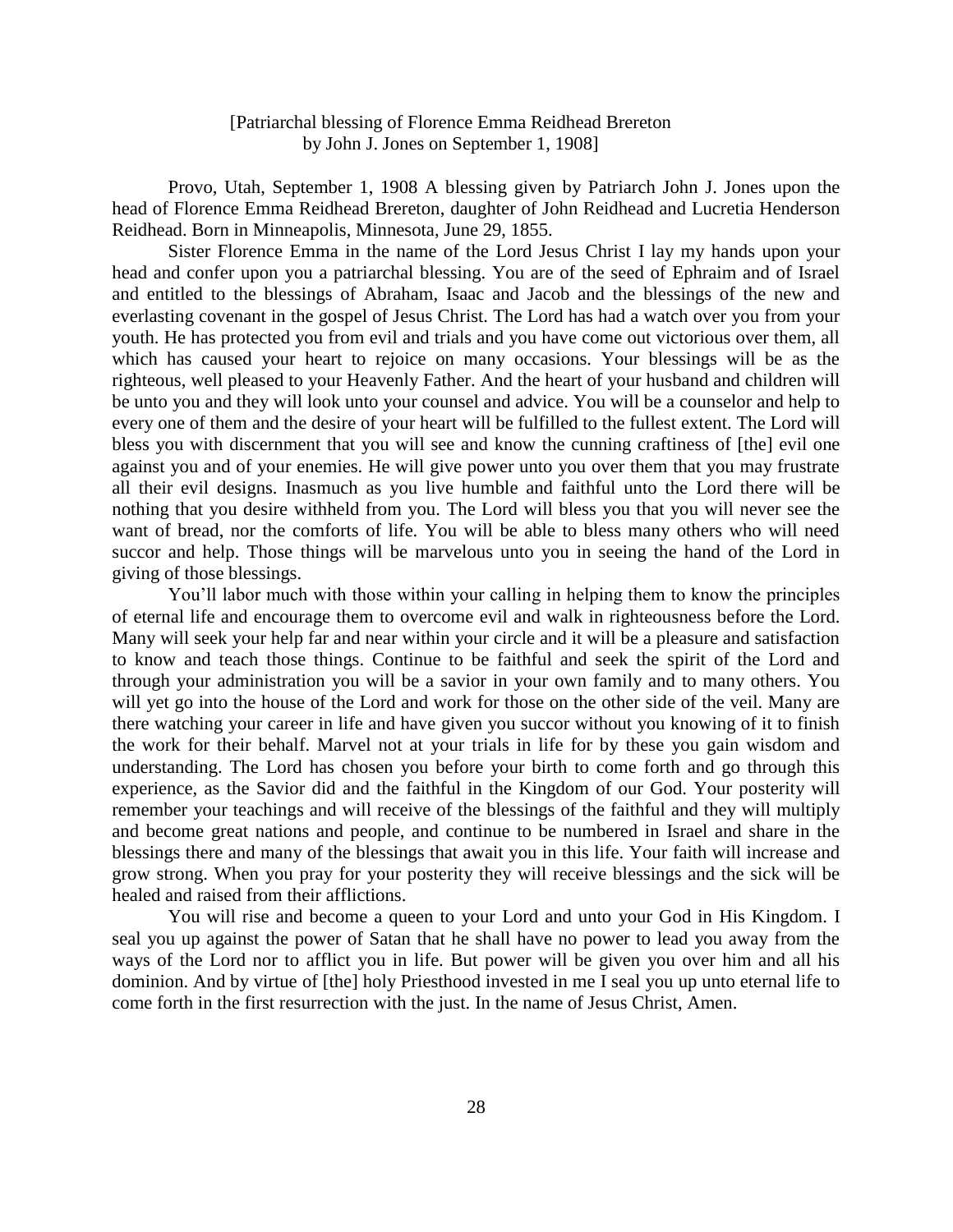#### [Patriarchal blessing of Wilford Cotton Wood by Hyrum G. Smith on January 27, 1915]

Salt Lake City, Utah. January 27, 1915. A Blessing given by Hyrum G. Smith, Patriarch, upon the head of Wilford Cotton Wood, son of George Cotton and Adelaide Ridges Wood, born May 22, 1893 at Woods Cross, Davis Co. Utah.

Brother Wilford C. Wood, according to thy desire I place my hands upon thy head and give unto thee a blessing which will be a guide and comfort to thy life according to thy faithfulness. Thou are of the lineage of Ephraim and an heir to the blessing, promised unto the sons of Israel, who are born under the New and Everlasting Covenant. It is thy privilege to live and complete thy mission upon the earth and in obedience to the Words of Wisdom and laws of nature as they pertain to thy life the Lord will bless thee with health and strength and preserve thee against the evils and wickedness of the world; and in obedience also to the promptings of that Still Small Voice thy duties will be made plain unto thee, and thru the gift of discernment thou shall be enabled to choose the proper course in thy labors, both temporally and spiritually; and in thy journeys while in the performance of duty, no harm shall befall thee altho[ugh] thy journey may lead thee among enemies to thy faith.

And I say unto thee, have no fear of what men or women may say of thee but keep thy trust in the Lord and thru His blessing thou shalt be successful in the performance of thy duties and overcome the evil designs of the adversary, in his attempts to thwart thy mission. Friends will be raised up unto thee in times of need and in the due time of the Lord thou shalt secure unto thy self a choice companion for the journey of life; and live to see the blessing of the Lord measured out in goodly portions to thy sons and daughters. Therefore hold sacred thy Covenants and rejoice in thy privileges; and as long as thou art True and Faithful in the discharge of thy duties the blessings of the Lord will attend thee.

I seal this blessing upon thy head by virtue of the Holy Priesthood and I seal thee up unto eternal life that thru thy faithfulness thou shalt receive thy blessings and come forth triumphant at the great day of redemption a Savior in the House of Israel. Even so. Amen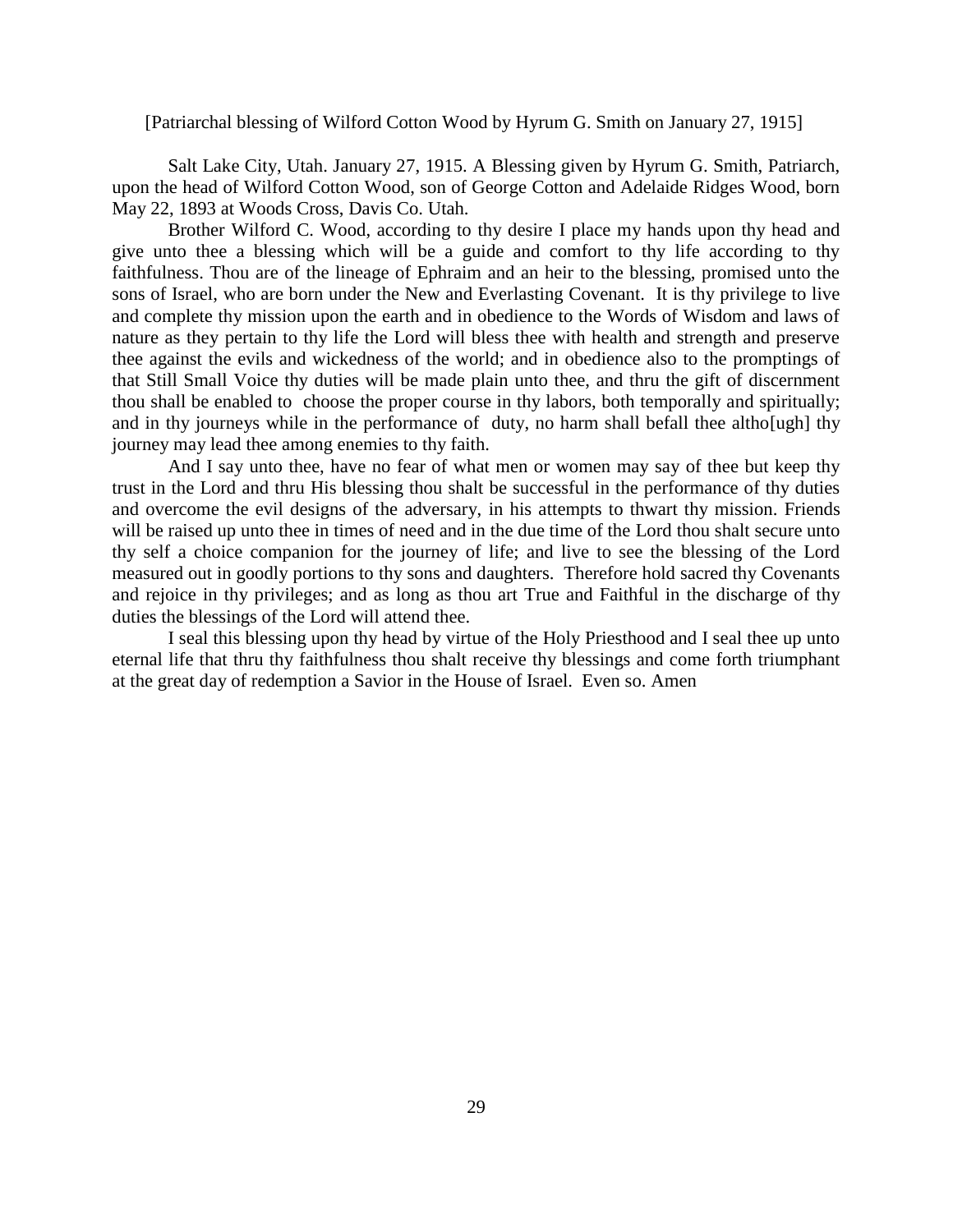# [Patriarchal blessing of Florence Emma Reidhead Brereton by John R. Hill on March 19, 1918]

Springville, Utah, March 19, 1918 The blessing by John R. Hill, Patriarch, upon the head of Florence Emma Brereton, daughter of John Reidhead and Lucretia Henderson Reidhead born June 29, 1855, Minnesota.

Sister Florence Brereton in the name of Jesus Christ and in the authority of the holy Priesthood I place my hands upon thy head and seal upon thee a patriarchal blessing as the spirit of the Lord shall direct which shall be a guide and a comfort to you while you live upon the earth. Thou are a spirit retained in the heavens alone that you may come forth inn this dispensation of time and pass through the experience that would prepare thee for a celestial reward. Thou didst enter in a covenant with the Lord for the privilege of coming upon the earth in this important age that you would be true to the gospel and willingly pass through any trial or tribulation, make any sacrifice necessary to go into any experience that will prepare thee for that glory promised to the faithful. You have had your ups and downs. You have felt at times that your load was more than you could bear and that you must have grieved your Heavenly Father because of the trouble you are passing through and that your prayers are not heard again but I say unto thee the Lord has been mindful of thee all the time and the sorrow that you have seen will be over ruled for your good and will bring unto that experience that will exalt thee in the presence of your Heavenly Father and the day will come when you shall know why you have seen sorrow.

The Lord is well pleased with thy labors and has recorded the works of thine hands and will bestow upon thee more abundantly in the future the rich blessings from on high. Thy mind shall be in accordance to the promptings of the holy spirit and the visions of eternity opened up before thee. Thou shall see and hear things unlawful to utter because of the wickedness of humanity. Thou shall be blessed with wisdom and be sought after because of the wise counsel thou shalt be able to give. There is a great work before thee in the salvation of the dead and thou shalt have great pleasure in doing that work. Thou shalt receive visitation from those who have passed away manifesting their approval of their work and revealing unto thee lines that will pertain to information for those that desire work at your hands. Thou shalt be blest with all thy labors and receive a testimony from the Lord that your work is approved. Thou shalt live upon the earth as long as life is desirable unto you and be able to complete the work assigned at the beginning. Lift up your breast in praise to your Heavenly Father for the blessings true and faithful. I seal upon [you] all former blessings and seal you up beyond the destroyer with all the privileges and blessings of the celestial kingdom. I seal these blessings upon thee through your faithfulness and in the name of Jesus Christ, Amen.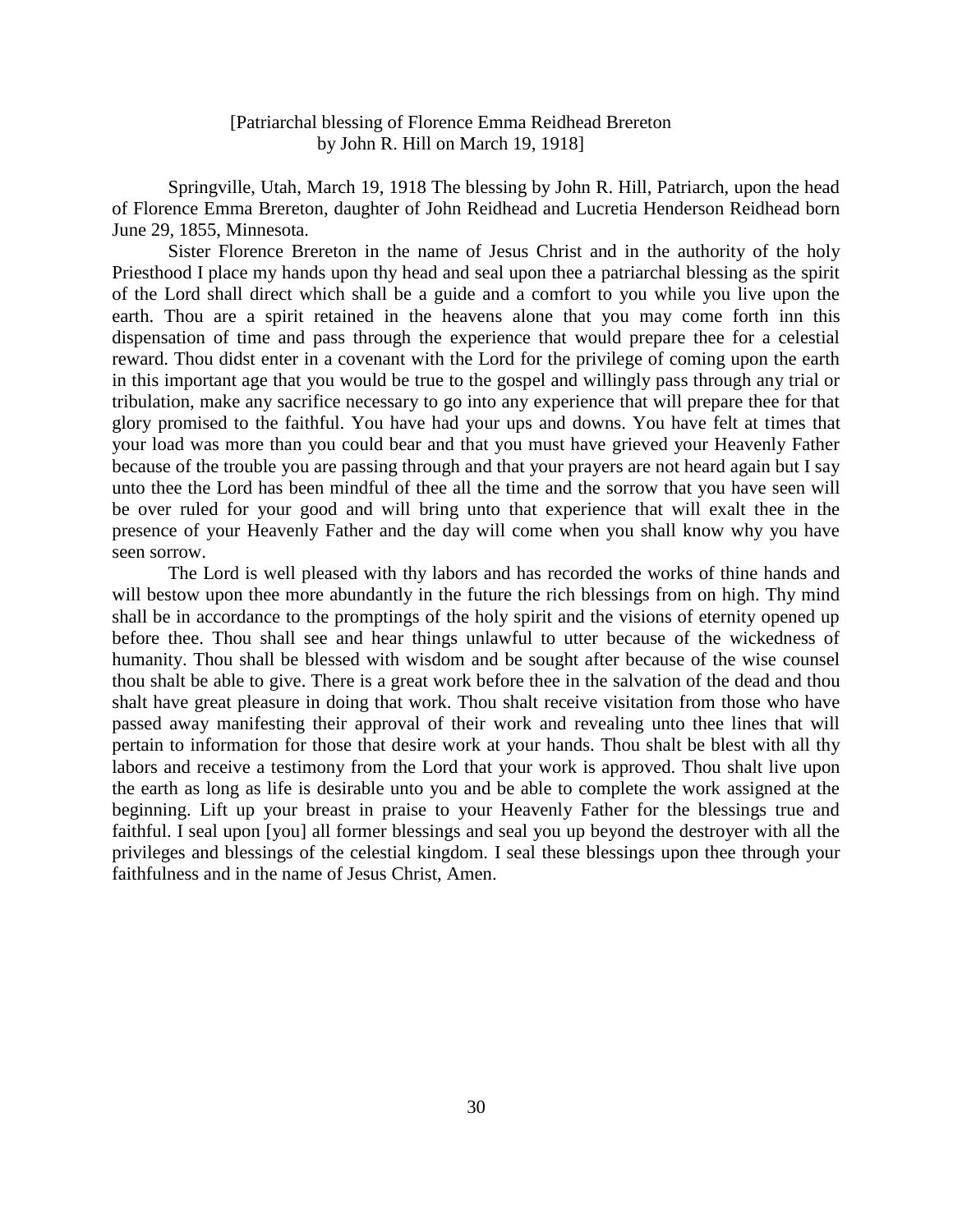#### [Patriarchal blessing of Wilford Cotton Wood by Joseph Bennett on July 10, 1921]

Woods Cross, Utah July 10, 1921 A blessing given by Joseph Bennett, Patriarch, upon the head of Wilford C. Wood, son of George Cotton and Adelaine Ridges Wood, born May 22, 1893 at Woods Cross, Davis Co, Utah.

Dear Brother Wilford, I a servant of the Lord Jesus Christ lay my hands upon thy head and give unto thee a Patriarchal blessing, which shall be recorded in the heavens for your good. The heavens resounded with joy when it was made known unto you that you had the privilege to come down upon this earth in the gospel dispensation. Angels have been with thee from thy youth up. Thou hast traveled many miles and bore thy testimony of this great work, and remember, dear brother, that the Lord has been pleased with thy labors. He will never forsake you, for you were chosen before you left the mansions on high to perform a great and mighty work. Thou hast entered upon that path that will exhault [exalt] thee with the gods. Yea, the angels rejoice in thy presence. Thou hast been a surft [swift] ambassador for Christ and his Kingdom. Thou shall be blessed in the labors, spiritually, and temporally. Thy soul shall increase in love for this work, for thou are honest and sincere in the gospel of Christ. Therefore thou shalt never be left alone, for the Lord shall point out the way for you to go, both in temporal labors and spiritual labors. Your record is known for good by the angels. Thou are of the true lineage of the old prophets, who spoke and wrote by the Holy Ghost, therefore you are entitled to their blessings which shall follow you through this life. When you are called upon to anything by the priesthood, do it, and God's blessings shall come to you.

 They [Thy] countenance shall be full of light and you[r] spirit shall draw men unto you, yea men of virtue and truth. Thou shalt live long upon the earth to see many changes in the midst of God's people. Thou shalt be dressed in the robes of righteousness. Thou shalt enter into thy exhaltation [exaltation] crowned with glory and immortality and eternal live.

 I seal thee up to come forth in the morning of the glorious resurrection clothed with immortality and eternal life in the kingdom of God, through your faithfulness in the name of Jesus Christ, Amen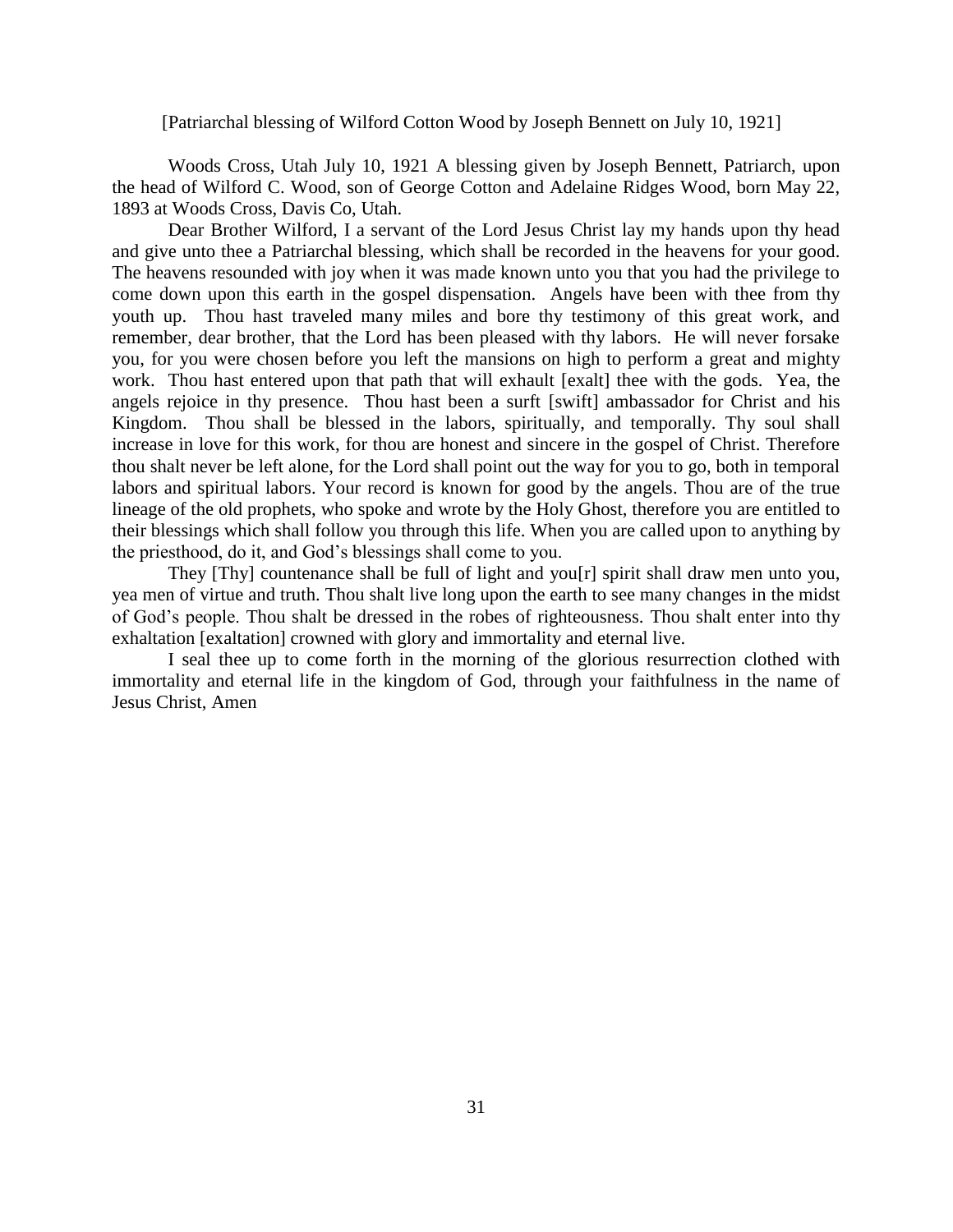### [Patriarchal blessing of Horace Jacob Nelson on September 6, 1921]

 A Blessing given by Hyrum G. Smith, Patriarch, upon the head of Horace Jacob Nelson, son of James Horace Nelson and Annie Berletta (Peterson) Nelson, born May 5, 1891, at Farmington, Davis Co., Utah.

 Brother Horace J. Nelson; According to thy desire and by virtue of my office and calling in the Holy Priesthood, I place my hands upon thy head and give unto thee a Patriarchal blessing, which I pray the Lord to direct that it may be a guide, a comfort and a benefit unto thee throughout this life because of thy faithfulness and obedience. Thou are of the lineage of Ephraim, who was the chosen son of Joseph who was sold by his brothers. Thou art numbered also among the chosen sons of Zion. And although in thy youth as compared to the great mission which lies before thee, thou art numbered among the honored fathers in Israel; and thy name shall live after thee in honorable remembrance from generation to generation. Continue, therefore, to hold sacred thy birthright and to honor the Holy Priesthood both in thyself and in others, and learn to follow the promptings and whisperings of that Still Small Voice, and thou shalt be guided and directed in the ways of duty and safety, and shall be magnified in the discharge of thy duties as they are made known unto thee from time to time.

 Thou shalt be preserved in health, in virtue and in honor, and shall gain the confidence, the love and the blessings of those among whom thou shalt minister, and shall go and come both far and near attended by the preserving, protecting and providing care of the Lord. For thy life and mission are precious in His sight. And so long as thou art true to thy righteous convictions and will acknowledge the hand of the Lord in thy blessings, He will not forget nor forsake thee, but friends will be raised up in times of need to minister unto thy necessities. Therefore, keep thy trust in the Lord; thou shalt also be comforted and guided in the answers to thy prayers; and shall be assured of the welfare of thy loved ones while absent from them. Thou shalt also be blessed in thy defense of the Truth, and need never be put to shame, neither be overcome by the craftiness of evil-designing persons. Therefore, be humble, be diligent in study; lean to follow the whisperings of that Still Small Voice; be true to thy righteous convictions; be not easily discouraged, but cultivate the spirit of cheerfulness, and thou shalt be comforted and guided and blessed, and the labor of thy hands will be a joy unto thee both in this life and in the life to come.

 Continue also to observe the laws of Nature and the Words of Wisdom and the Lord will bless thee in Body and in Mind; He will strengthen thy memory; quicken thy understanding, and give unto thee a defense for the Truth under all circumstances, and give thee also the spirit of Discernment, which will enable thee to choose the path of duty and safety and avoid the designs of evil and the powers of destruction until thy mission in mortality is fully accomplished. Go forth, therefore, with a humble mind and a determined heart, and the blessings of the Lord will be upon thee day and night, comfort and sustain thee and to bless the labor of thy hands temporally as well as spiritually. I seal this blessing upon thy head through thy faithfulness. And I seal thee up against the powers of the Destroyer, to live and fulfill thy mission upon the earth in honor, and come forth in a glorious Resurrection with thy kindred and loved ones, having accomplished thy mission in righteousness, to be crowned with thy blessings among the redeemed and glorified of Israel, by virtue of the Holy Priesthood and in the name of Jesus Christ, Amen.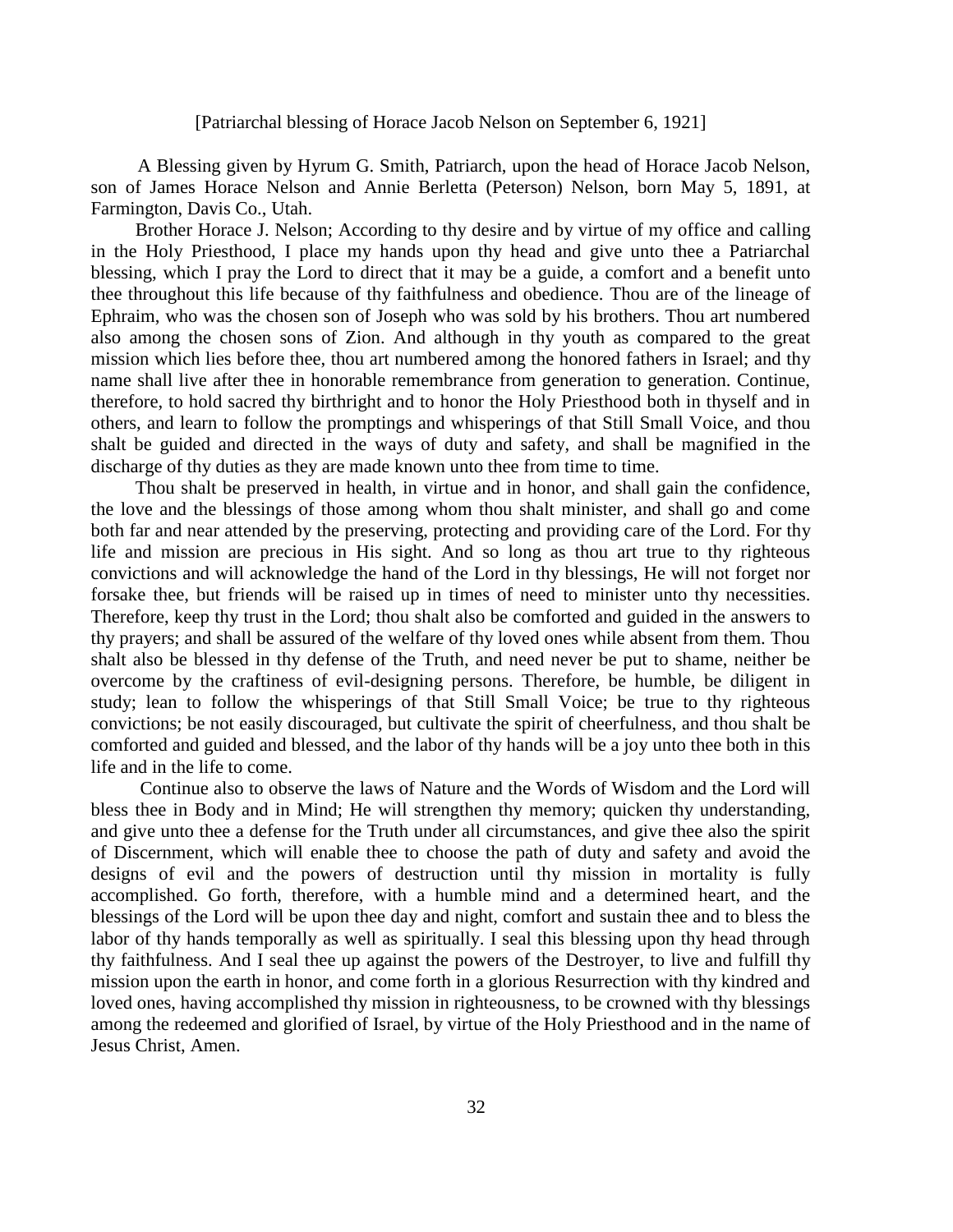[Patriarchal blessing of Nelda Carter by Harmon Sowards on September 4, 1925]

Provo, Utah, Sept. 4, 1925. A Patriarchal Blessing given by Harmon Sowards, Patriarch, upon the head of Nelda Carter. Daughter of Lafayette Carter and Hattie (Tanner) Carter. Born Dec. 14, 1912, at Provo, Utah.

Sister Nelda Carter, in my office and calling and according to your desires I place my hands upon your head, and I confer upon thee a Patriarchal blessing. The Lord has been mindful of thee from thy infancy down to the present time, and have watched over thee and have preserved thy life for a wise and glorious purpose. The Lord is still mindful of thee and still has his guarding angels watching over thee day by day.

I say unto thee dear sister, as much as you are humble, prayerful and obedient unto the truths of the gospel, you shall enjoy the comforting influence of the spirit of the Lord, which will lead thee unto Eternal Life, which is the greatest gift which is bestowed upon the human family.

Thou art of the true blood of Israel the lineage of Ephraim the son of Joseph that was sold into Egypt, which intitles [entitles] thee to the promised blessings that belongs to the house of Israel.

You shall be blessed with many blessings, which will lead thee into the paths of rectitude and right. There is a mission here upon the earth for thee to perform, in teaching the youth of Zion.

Thou hast been faithful and true in thy Pre-existent State and numbered with the hosts that shouted for joy when the foundation of this earth was laid, and that sang together with those morning stars. You shall become a mother in Israel, and shall be blessed with prominent children, which they will hold prominent positions. You shall have the privilege of teaching and training them in the ways of the Lord. You shall be blessed with a beautiful home, and beautiful surrounding, and in connection with your companion you shall have union and peace and harmony in your home. You and your companion shall have the privilege of going unto the house of the Lord, the Temple of our God, and receive of the sealing ordinance therein, which will seal thee up unto Eternal [Life]

If you desire it you shall have the privilege of teaching the unb[e]lieve[rs] of the world the principles of Eternal Life, which you shall be blessed therein. I bless thee with health and strength and long life upon the earth. There will be many temptations, trials, and obstacles placed in our path way, but as much as you will put your trust in the Lord you shall have power to resist all temptations, and be able to overcome the weakness of the flesh, and you shall live and become virteous [virtuous] and pure before the Lord, because the Lord love[s] love purity and chasisty [chastity].

You shall live to behold the signs of the coming of the great Redeemer, which you shall hear his welcome voice.

I bless thee with every blessing which is in my right, and I seal thee up unto Eternal Life, to come forth in the Resurrection of the Just, clothed upon with Immortality, with thy loved ones, and receive your axaultation [exaltation] in the Cestial [Celestial] Kingdom of our Father. These blessings I seal upon thee in the authority of the Priesthood and in the name of Jesus Christ, Amen.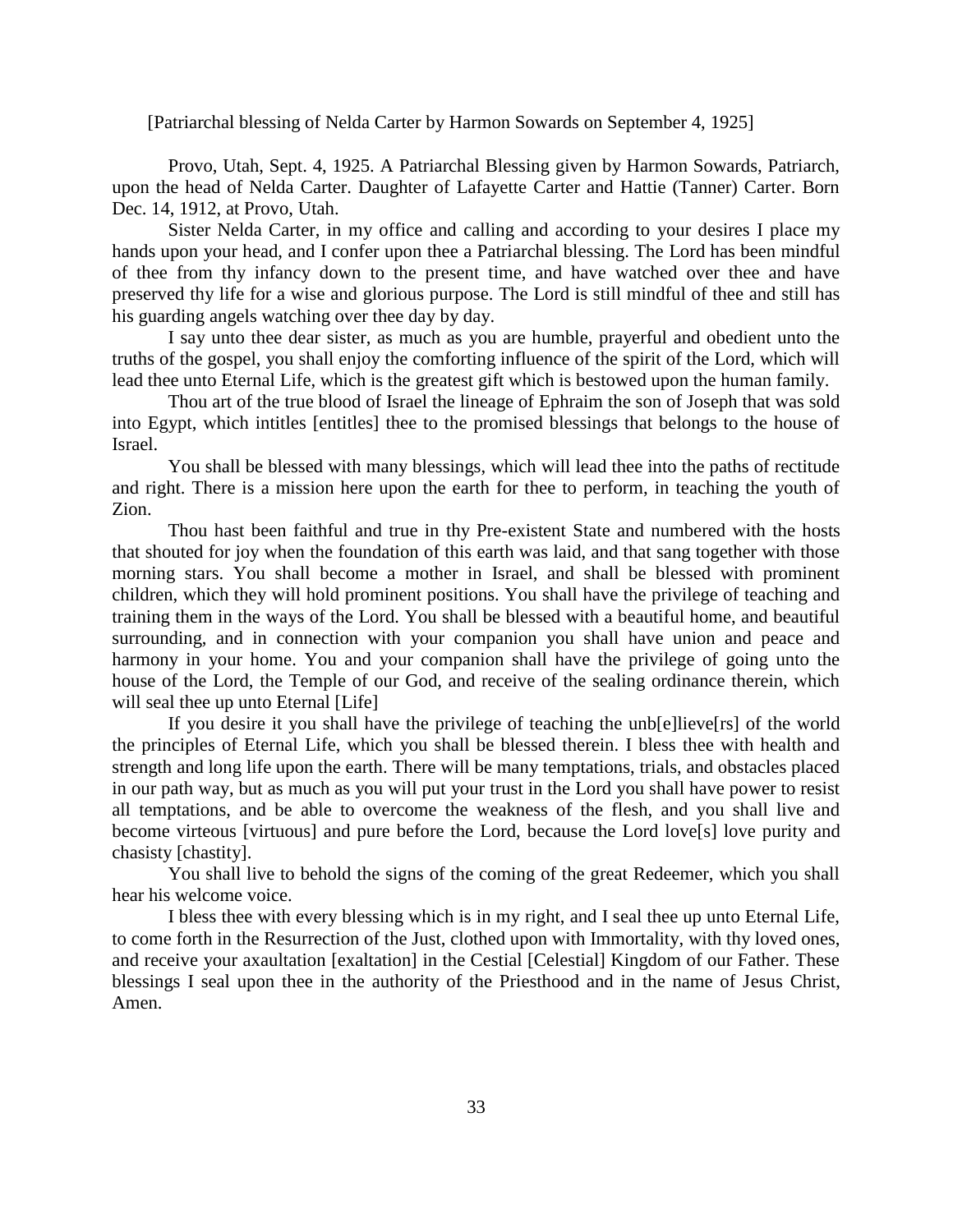[Patriarchal blessing of Wilford Cotton Wood by Frank B. Woodbury on December 6, 1925]

Salt Lake City, Utah, December 6, 1925 A blessing given by Frank B. Woodbury, Patriarch, upon the head of Wilford Cotton Wood, son of George Cotton Wood and Adelaid (Ridges) Wood, born May 22, 1893, at Woods Cross, Davis County [Utah].

Brother Wilford C. Wood, in the name of Jesus Christ I place my hands upon your head and give you a Patriarchal Blessing. Thou art of the see[d] of Joseph through the loins of Ephraim and have come down through a noble lineage and thereby entitled to all the blessing promised to faithful Father Abraham. Thou hast been greatly privileged in being called to come to the earth in this work of the gathering of Israel and preparing the people for the second coming of the Savior. Thou hast been greatly favored of the Lord in being born of goodly parents who have instilled into your mind a knowledge of the Gospel of Jesus Christ.

The Lord has a great work for you to do in promulgating the truth among the people of the earth and in performing the labors and assisting in the upbuilding of the kingdom of God upon the earth. You shall have the privilege of going abroad and declaring the message of salvation unto many people, and you shall be powerful in testimony and many shall rejoice in your words and be led to accept of the Gospel under your administration and will rise up and bless you because of the influence of your words and example in their lives. The Spirit of the Lord shall be with you to direct you in your labors and your guardian Angel shall go before you to prepare [t]he way before you and to prepare the people to receive you, and you shall be warned of danger that you may avoid the snares and pitfalls of the adversary inasmuch as you are humble and seek the Lord for the guidance of His Holy Spirit. You shall have great joy and satisfaction in doing good and in blessing your fellow men.

You shall be blessed in you[r] family and your children shall grow up to be a blessing and a comfort unto their parents and you shall have the pleasure of laboring in the Temple of God for the salvation of the living and the redemption of the dead, and shall take an active part in the redemption of Zion.

Dear Wilford, put your trust in the Lord and seek unto Him for guidance and you shall have joy in your labors and be enabled to do much good while you are laboring on the earth. I bless you with the blessing of life and health, with power to withstand the temptations of the adversary and to live upon the earth as long as you so desire to work righteousness. You shall come forth in the morning of the Resurrection clothed with glory, immortality, and eternal life. These blessing I seal upon you through your faithfulness, together with every other blessing that your heart desires in righteousness, in the name of the Lord Jesus Christ, Amen.